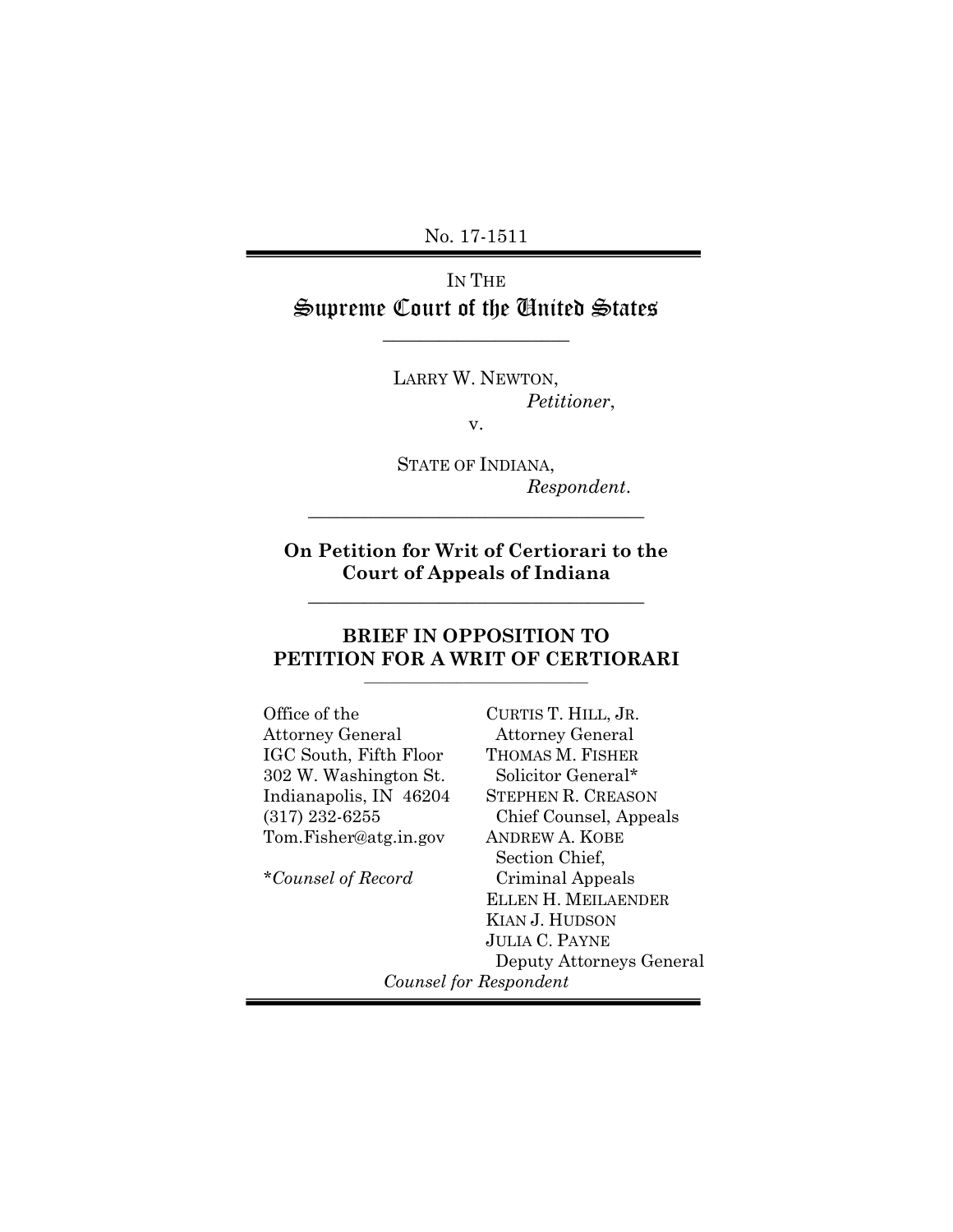## **QUESTIONS PRESENTED**

- I. Whether *Miller v. Alabama*, 567 U.S. 460 (2012), applies to a juvenile who has agreed to a sentence of life without parole.
- II. Whether *Miller* applies to discretionary sentences of life without parole imposed for juvenile offenses.
- III. Whether an evidentiary hearing is required to assess whether juveniles sentenced before *Miller* are irreparably corrupt.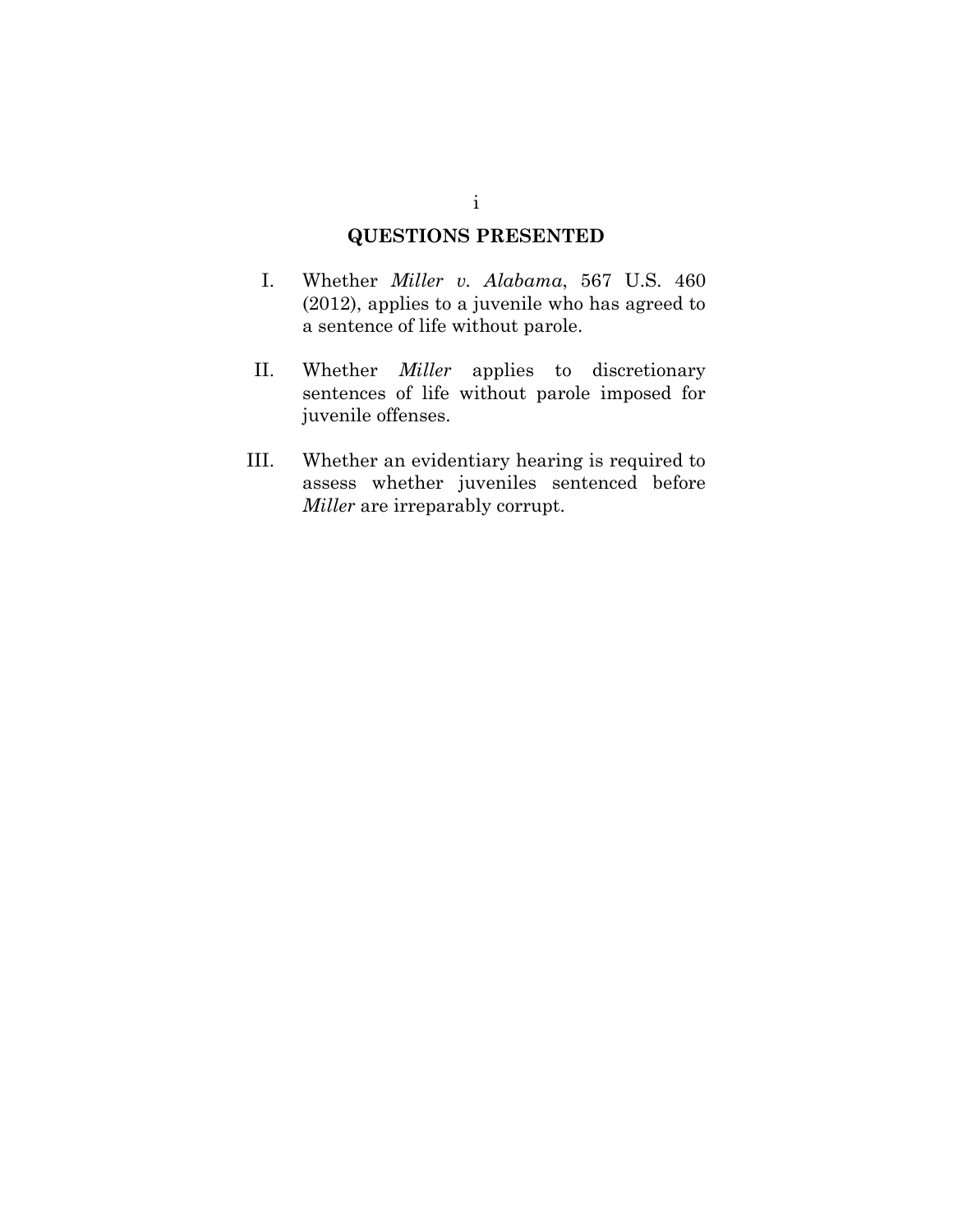# **TABLE OF CONTENTS**

|                | REASONS TO DENY THE PETITION  7                                                                                                          |
|----------------|------------------------------------------------------------------------------------------------------------------------------------------|
| $\mathbf{I}$ . | Newton Waived His Right to<br>Challenge His LWOP Sentence by                                                                             |
| II.            | Newton Vastly Overstates the<br>Disagreement among Lower Courts<br>over the Significance of Discretion for<br>Juvenile LWOP Sentences 10 |
|                | III. Newton's Case Does Not Squarely Present<br>the Questions Raised in His Petition 15                                                  |
|                |                                                                                                                                          |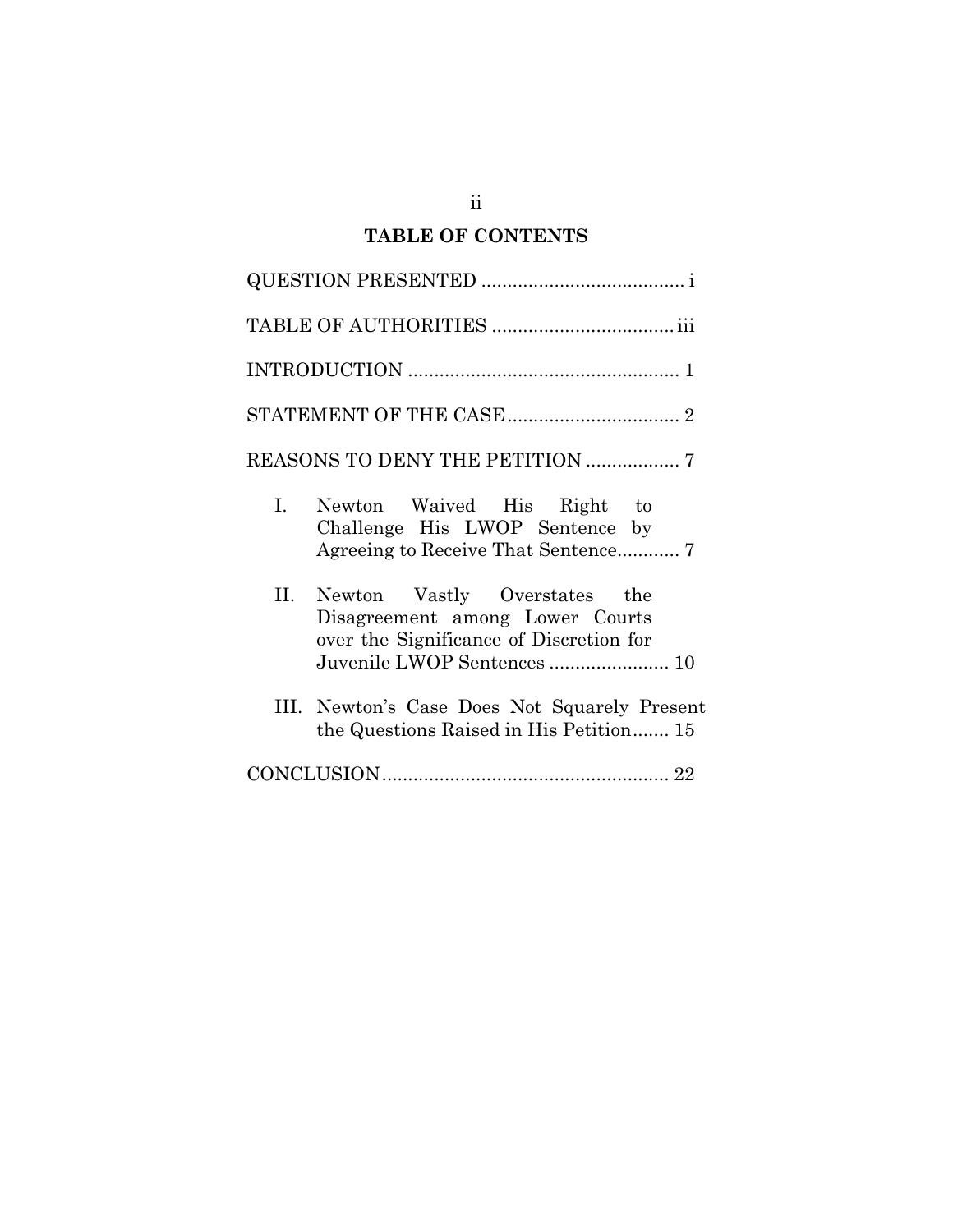# **TABLE OF AUTHORITIES**

# **FEDERAL CASES**

| Brady v. United States,                                            |
|--------------------------------------------------------------------|
| Jones v. Virginia,<br>136 S. Ct. 1358 (2016) (Thomas, J.,          |
| Jones v. Virginia,<br>No. 16-1337, 138 S. Ct. 81 (Oct. 2, 2017) 10 |
| Lee v. Kemna,                                                      |
| Miller v. Alabama,                                                 |
| Montgomery v. Louisiana,                                           |
| Roper v. Simmons,                                                  |
| United States v. Bestfoods,                                        |
| <b>STATE CASES</b>                                                 |
| Bell v. State,                                                     |

| 5eu v. State,                             |  |
|-------------------------------------------|--|
| 522 S.W.3d 788 (Ark. 2017), cert. denied, |  |
|                                           |  |

## iii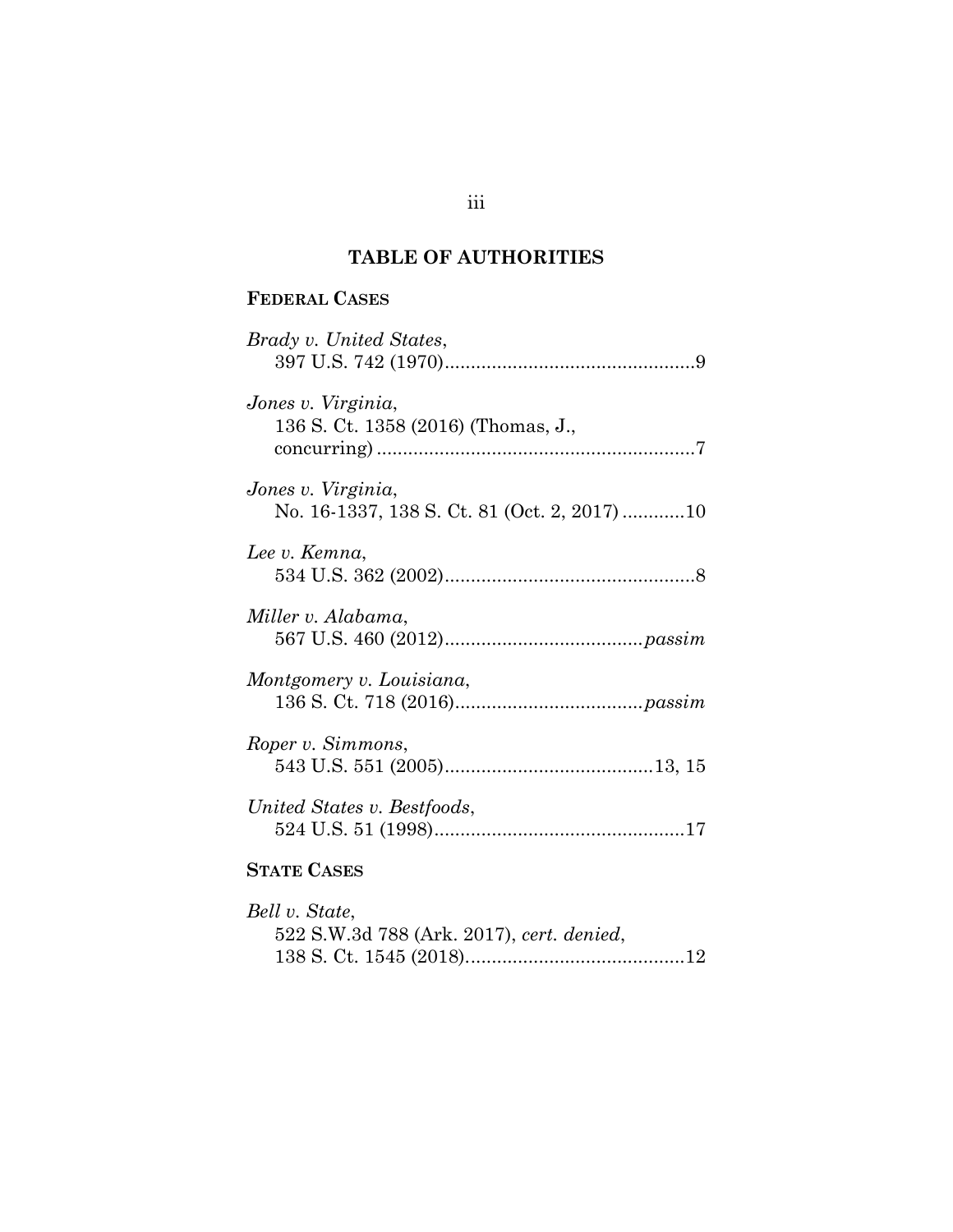| <b>STATE CASES [CONT'D]</b>                                                                            |
|--------------------------------------------------------------------------------------------------------|
| Brown v. State,                                                                                        |
| Castillo v. McDaniel,<br>No. 62188, 2015 WL 667917 (Nev. Feb.                                          |
| Conley v. State,<br>972 N.E.2d 864 (Ind. 2012)11, 14                                                   |
| Fowler v. State,<br>977 N.E.2d 464 (Ind. Ct. App. 2012),<br>$aff'd$ on reh'g, 981 N.E.2d 623 (Ind. Ct. |
| Fuller v. State,                                                                                       |
| Jones v. Commonwealth,                                                                                 |
| Newton v. State,<br>83 N.E.3d 726 (Ind. Ct. App. 2017)  passim                                         |
| Newton v. State,                                                                                       |
| Sholes v. State,                                                                                       |
| State v. Charles,<br>892 N.W.2d 915 (S.D. 2017), cert.                                                 |

iv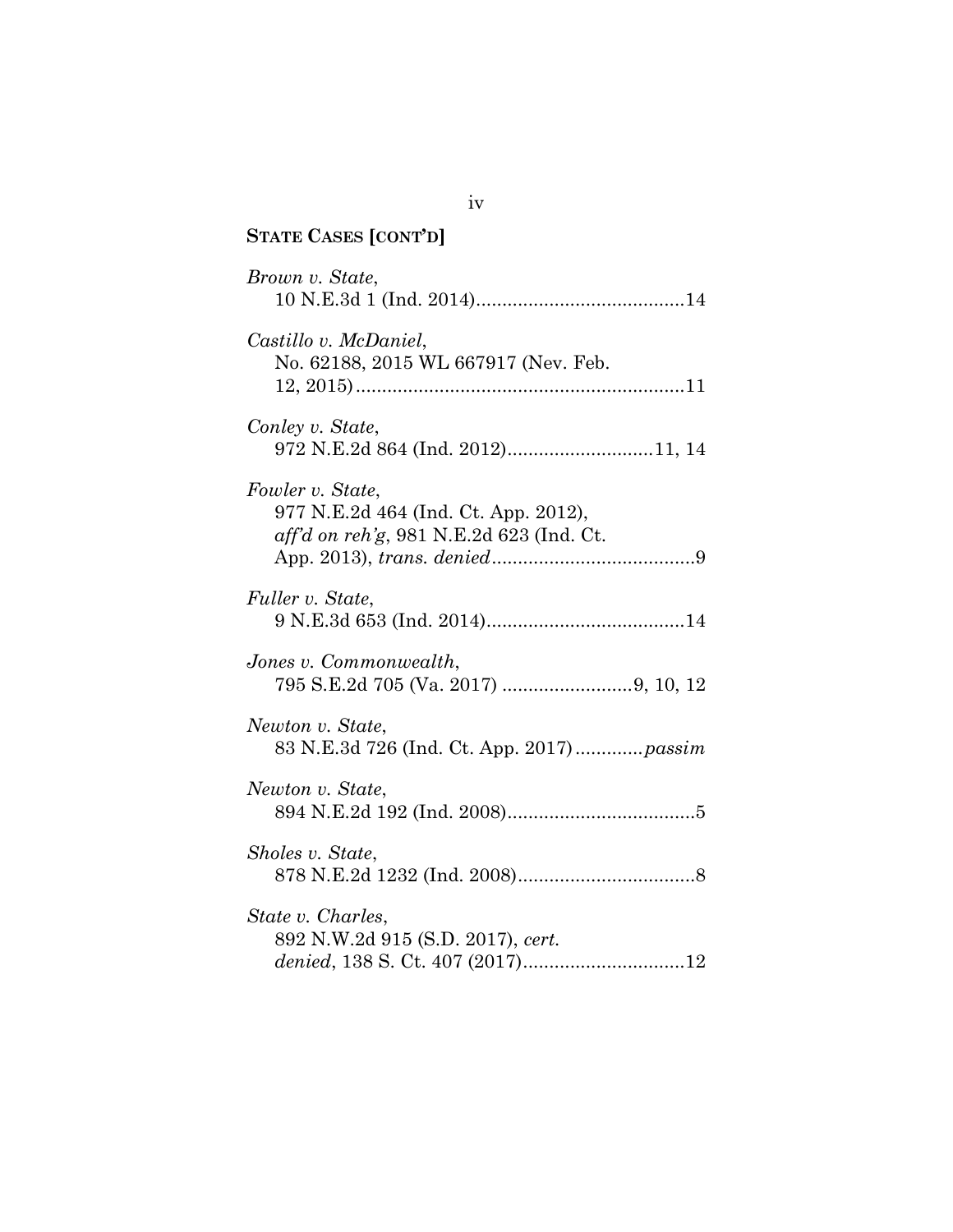| <b>STATE CASES [CONT'D]</b>                                                                                                  |
|------------------------------------------------------------------------------------------------------------------------------|
| State v. Houston,                                                                                                            |
| State v. Nathan,                                                                                                             |
| State v. Redman,<br>No. 13-0225, 2014 WL 1272553 (W. Va.                                                                     |
| State v. Roy,<br>No. 0503015173, 2017 Del. Super.<br>LEXIS 124 (Del. Mar. 13, 2017),<br>affirmed by 2018 Del. LEXIS 56 (Del. |
| State v. Williams,<br>862 N.W. 2d 701 (Minn. 2015)11                                                                         |
| Stites v. State,                                                                                                             |
| Taylor v. State,<br>86 N.E.3d 157 (Ind. 2017), cert pending,                                                                 |
| <b>STATUTES</b>                                                                                                              |
|                                                                                                                              |
|                                                                                                                              |
|                                                                                                                              |

v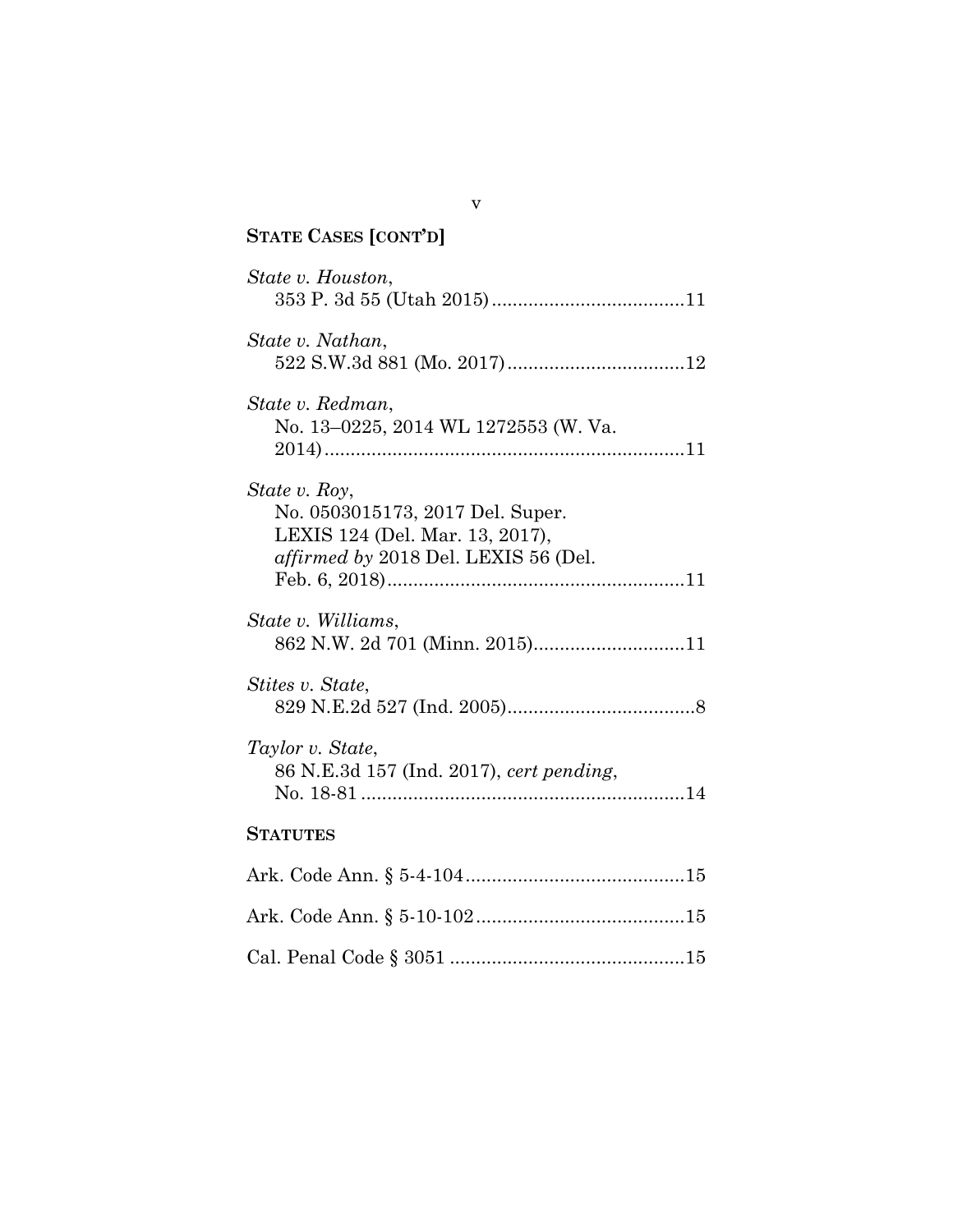# **STATUTES [CONT'D]**

| <b>RULES</b> |    |
|--------------|----|
| Ind $\int$   | റെ |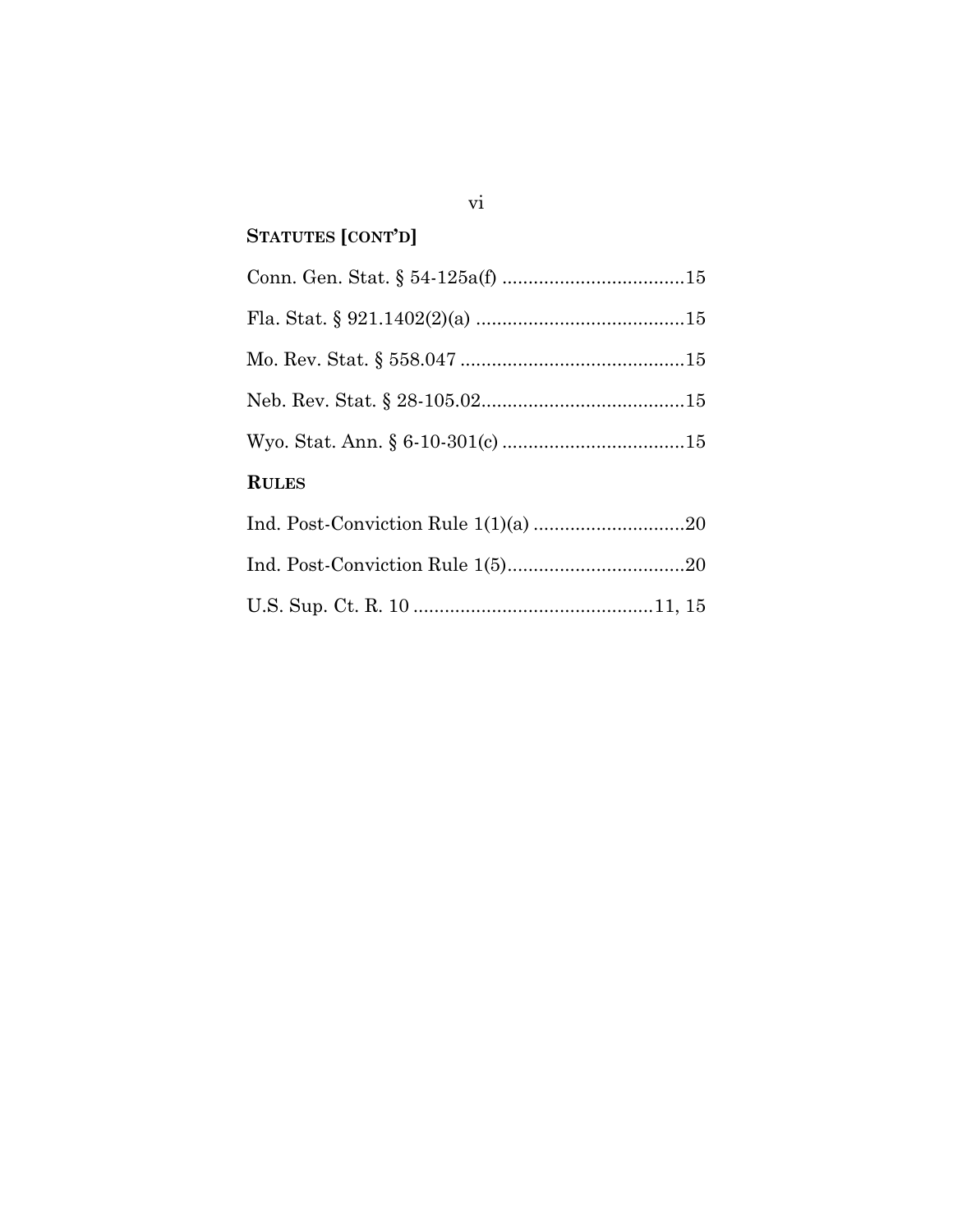#### **INTRODUCTION**

Just 45 days shy of his eighteenth birthday, Larry Newton came to the Ball State campus looking to kill someone. The identity of his victim was not particularly important, and Newton and two friends soon happened upon Christopher Coyle, a nineteen-yearold Ball State student. Newton and his friends forced Coyle into an alley, and Newton shot Coyle—at pointblank range, in the back of the young man's head.

The State of Indiana brought a capital murder charge against Newton. To avoid the death penalty, Newton pleaded guilty and agreed to receive a sentence of life in prison without parole. The sentencing court accepted the sentence, finding it appropriate in light of Newton's age, the senselessness of his crime, and the failure of previous efforts to rehabilitate him.

Newton now argues that his sentence is unlawful. He asks the Court to hear his case and announce that the Eighth Amendment confers to juveniles a substantive right to be free from all life-without-parole sentences—whether or not they are discretionary absent a specific finding of incorrigibility.

There is no justification for the Court to do so. Newton agreed to his sentence; this waives his right to challenge the sentence's lawfulness and is fatal to his case. Even if he could overcome this waiver, his case does not merit the Court's review: Newton vastly overstates the lower-court conflict over the significance of sentencing discretion, and his case does not squarely present the questions raised in his petition.

1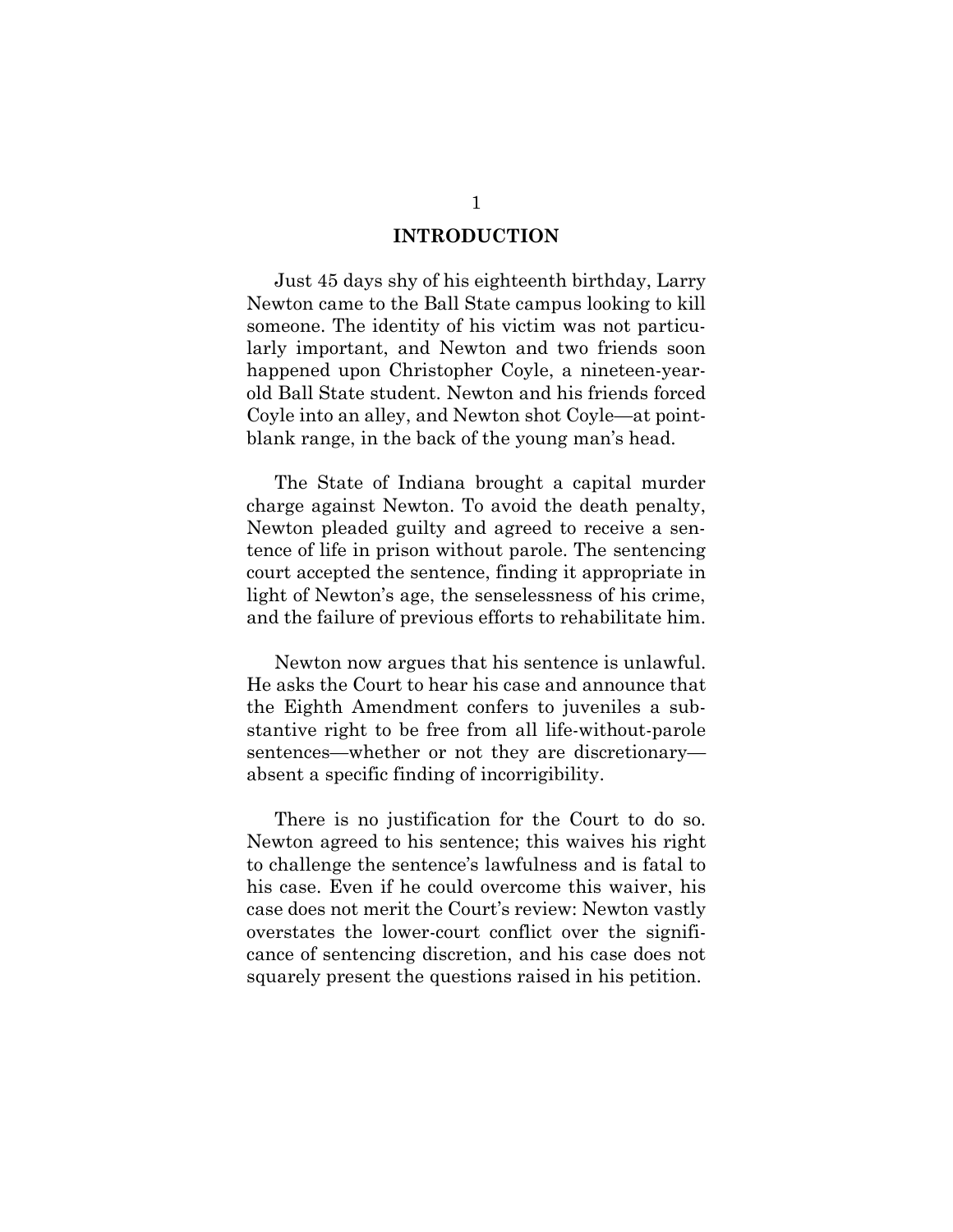#### **STATEMENT OF THE CASE**

1. The events leading to Larry Newton's murder of Christopher Coyle began about one day before the killing, on the night of Friday, September 23, 1994. Pet. App. 2a. A fellow member of Newton's gang attended a party on the Ball State campus, but he was kicked out of the party. *Id.* Newton was incensed, so much so that the following Saturday night he told another member of the gang that he "felt like killing somebody." PCR Ex. A: GP Tr. at 77–80. Newton initiated the plan: He obtained a gun from a fellow gang member, and a few hours later, early Sunday morning, he and two friends drove to the Ball State campus to find a random student on which to vent their displeasure. PCR Ex. A: GP Tr. at 52–101. Shortly thereafter, they came upon Coyle, who was walking alone. Pet. App. 3a. Newton forced Coyle into the car at gunpoint, demanded his money, and then forced Coyle to walk into an alley. PCR Ex. A: GP Tr. at 52–101. There Newton executed Coyle, firing a bullet into the back of Coyle's skull. PCR Ex. A: GP Tr. at 52–101.

Newton laughed and bragged about the murder afterwards, expressing a desire to "do that shit again" PCR Ex. A: GP Tr. at 82–91. After he was apprehended, he fully confessed his crimes to the police. PCR Ex. A: GP Tr. at 50–71; PCR Exs. 1, 2, 3.

2. The State charged Newton with murder and several other felonies, and it filed a request seeking the death penalty. PCR Ex. A: App. at 41–44, 46.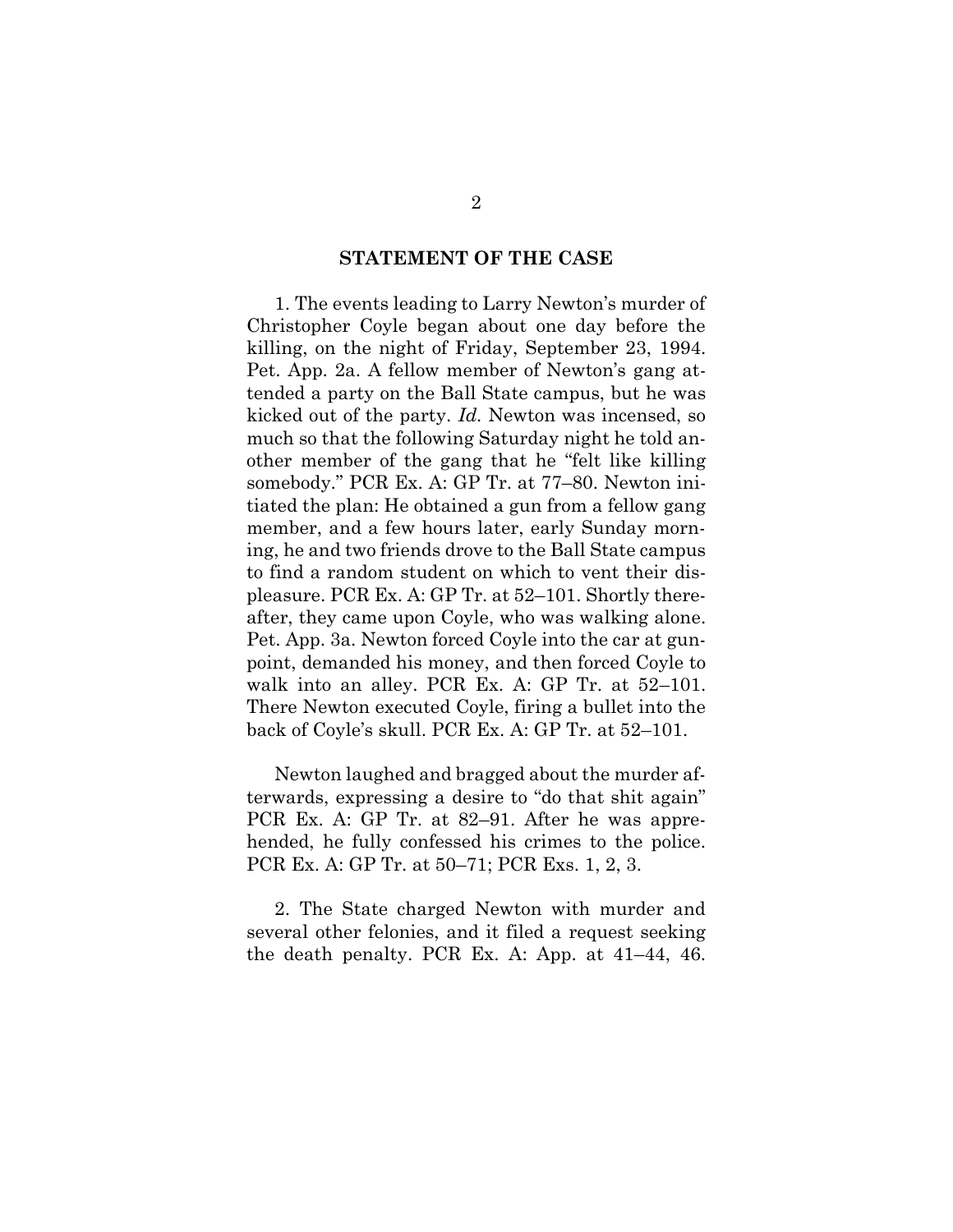Newton was represented by two qualified death penalty defense attorneys, who also hired a mitigation specialist to assist them. PCR Ex. A: App. at 48, 52– 53, 67, 70–77, 109.

Newton initially explored the possibility that he suffered from a mental disease or defect and was "mentally retarded" under Indiana law and therefore ineligible for the death penalty. Mental health examinations confirmed, however, that Newton is neither insane nor "mentally retarded" under Indiana law. PCR Ex. A: App. at 773–76; PCR Exs. R, S.

Newton's defense counsel then negotiated a plea agreement that would allow Newton to avoid execution: In exchange for the State's dismissal of its request for a death sentence, Newton pleaded guilty to the charges and agreed to receive a sentence of life in prison without parole ("LWOP"). PCR Ex. A: App. at 868–75; PCR Ex. A: GP Tr. at 4–5, 36–37; PCR Tr. Vol. I at 58.

Before deciding whether to accept the plea, the sentencing court held an evidentiary hearing at which it received evidence regarding the appropriateness of the LWOP sentence. PCR Ex. A: App. at 871; PCR Ex. A: Sent. Tr. at 6. That evidence included: (1) the presentence investigation report; (2) Newton's 80-page mitigation timeline; (3) Newton's neuropsychological report; (4) Newton's three mental health evaluations; (5) testimony from Newton's mother; (6) Newton's two statements to police; (7) statements to police by friends of Newton; (8) testimony from a detective re-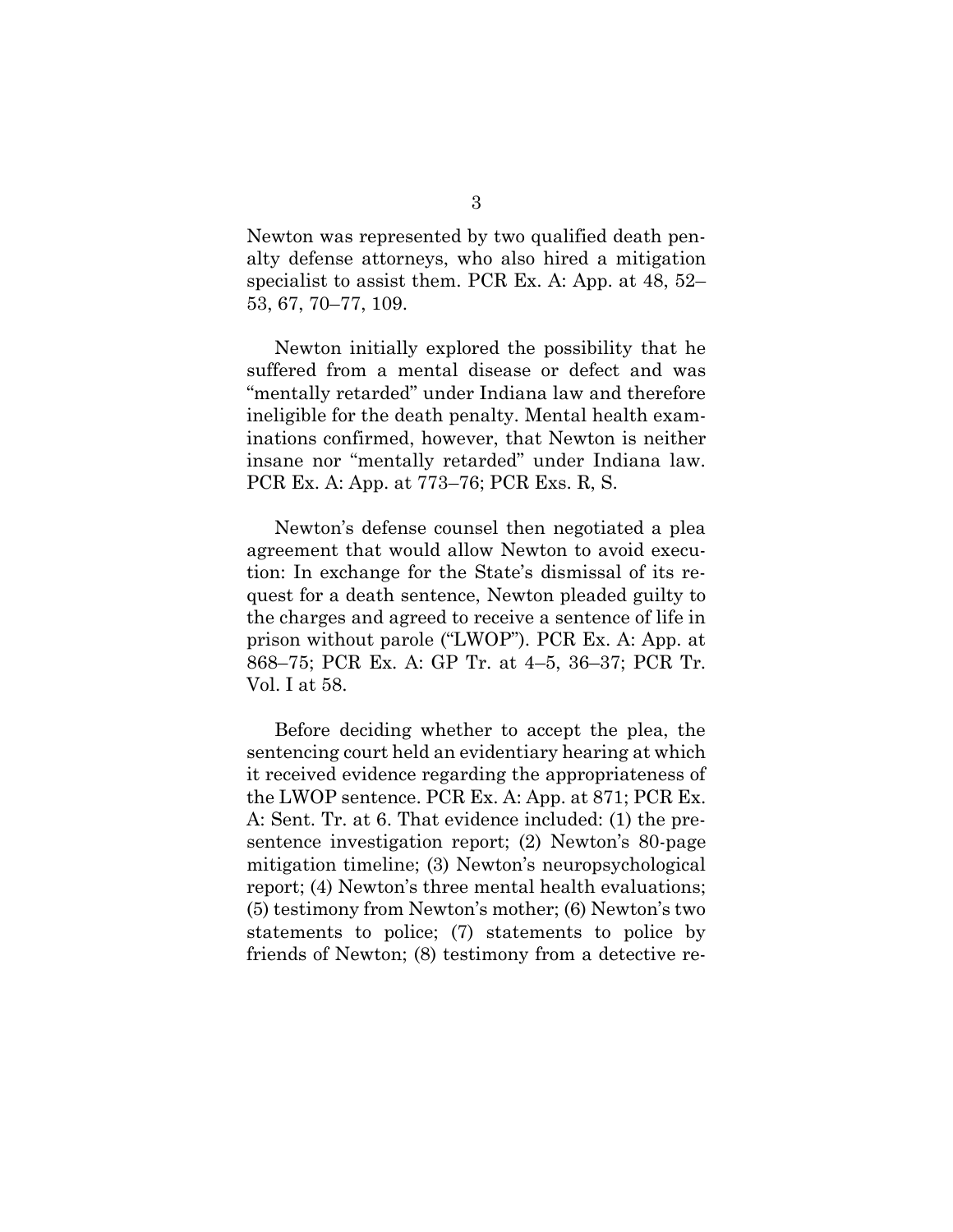garding the gang to which Newton belonged; (9) testimony from a co-defendant/friend of Newton's; and (10) a letter written by Newton while incarcerated. PCR Ex. A: App. at 890–900, 906–85; PCR Ex. A: Sent. Tr. at 6–96; PCR Exs. R, S, 1, 2, 3. The court also heard argument from defense counsel before making its decision. PCR Ex. A: Sent. Tr. at 96–117.

The sentencing court issued a 21-page order setting forth its reasons for accepting the guilty plea and imposing the LWOP sentence. PCR Ex. A: App. at 999–1019. The sentencing court's order included findings related to Newton's "family strife" and troubled home life, his juvenile record and the services that had previously been provided to him but that had been "totally unsuccessful" at rehabilitating him, and Newton's lack of any significant mental health issues or significant intoxication on the night of the crime. PCR Ex. A: App. at 1003–05, 1011–15. The order also encompassed findings related to the murder, including that the killing "reflected a great degree of care and planning and [was] not spontaneous," that there was "no question" Newton was the principal in the shooting, that there was "no evidence" Newton "acted under anyone else's domination" but rather that he was the "leader," and that this was "not a killing done during the heat of battle or during any type of confrontation" but rather was a cold and deliberate execution. PCR Ex. A: App. at 1005–06, 1013–14.

Based on Newton's "total resistance to any type of authority," the sentencing court "[could] not conclude that rehabilitation is a strong possibility." PCR Ex. A: App. at 1015. The sentencing court reasoned that the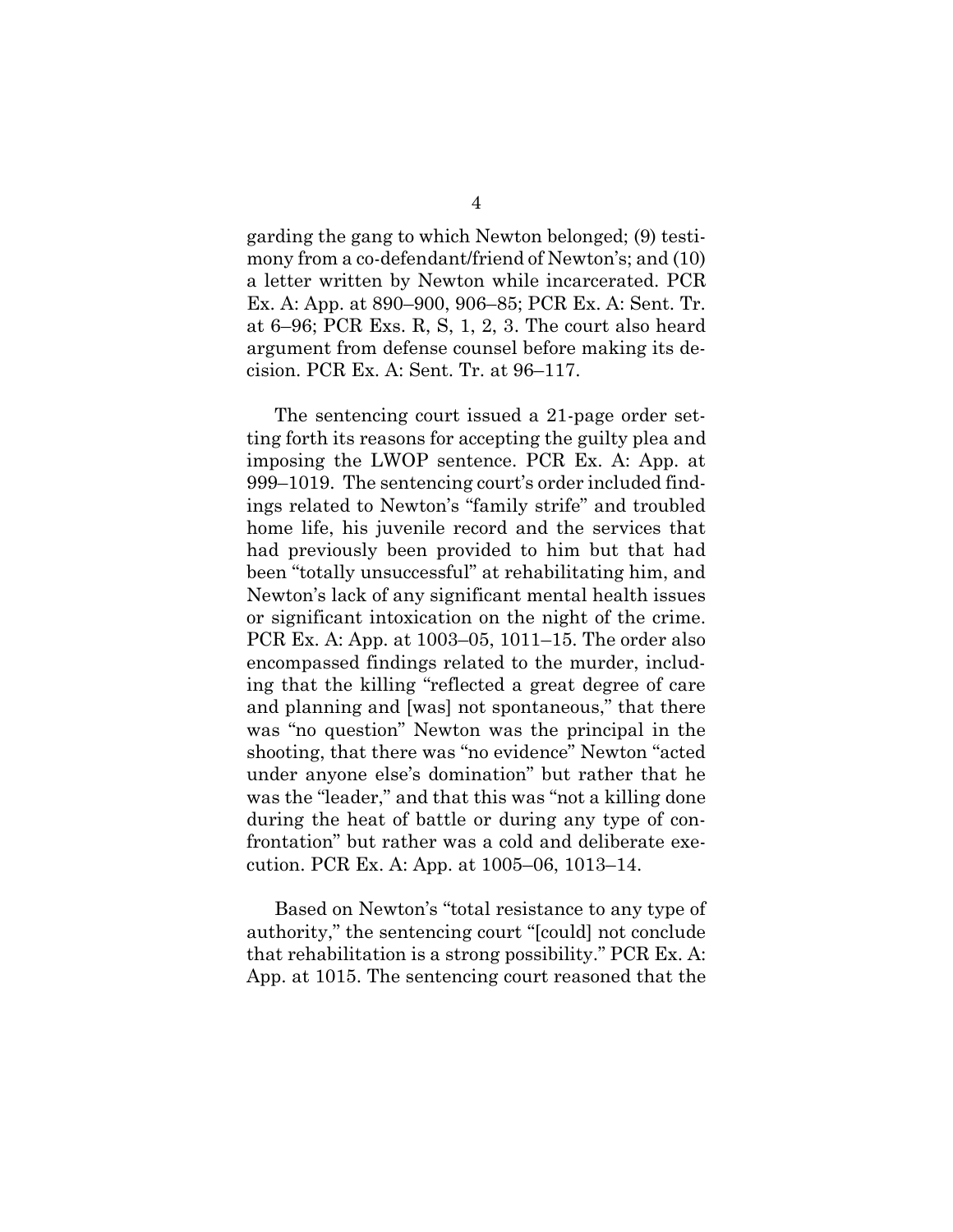nature of the crime indicated that Newton was "a person filled with hate and a person who is genuinely evil and beyond rehabilitation." PCR Ex. A: App. at 1016. After discussing all these matters, the court pondered, "The issue still remains: Is life imprisonment without the possibility of parole an appropriate punishment?" PCR Ex. A: App. at 1017. The court concluded that this LWOP sentence was "the only appropriate penalty" for this "thrill killing" that was "unprovoked," "senseless," "savage," and committed by a person who had "demonstrated no regard for human life" and who "appear[ed] to have no conscience." PCR Ex. A: App. at 1017–18. "The risk that this Defendant would kill again is too great." PCR Ex. A: App. at 1018. The court imposed an LWOP sentence on the murder conviction and consecutive sentences of 45 years and 20 years, respectively, on convictions for Class A felony conspiracy to commit robbery and Class B felony confinement. PCR Ex. A: App. at 1006– 07, 1018–19; PCR Ex. A: Sent. Tr. at 206–08, 227–28.

3. In 2002, Newton brought an unsuccessful state court petition for post-conviction relief. PCR Ex. A: App. at 1100, 1118–20; PCR Ex. B; PCR Ex. A: App. at 1121–31. And his belated appeal of that ruling was procedurally barred under Indiana's Post-Conviction Rules. *Newton v. State*, 894 N.E.2d 192, 192–93 (Ind. 2008).

<span id="page-11-0"></span>In July 2013, Newton was granted permission to file a successive petition for post-conviction review to challenge his sentence under the Eighth Amendment. PCR App. Vol. II at 32–37, 45–56. The post-conviction trial court held an evidentiary hearing on the petition,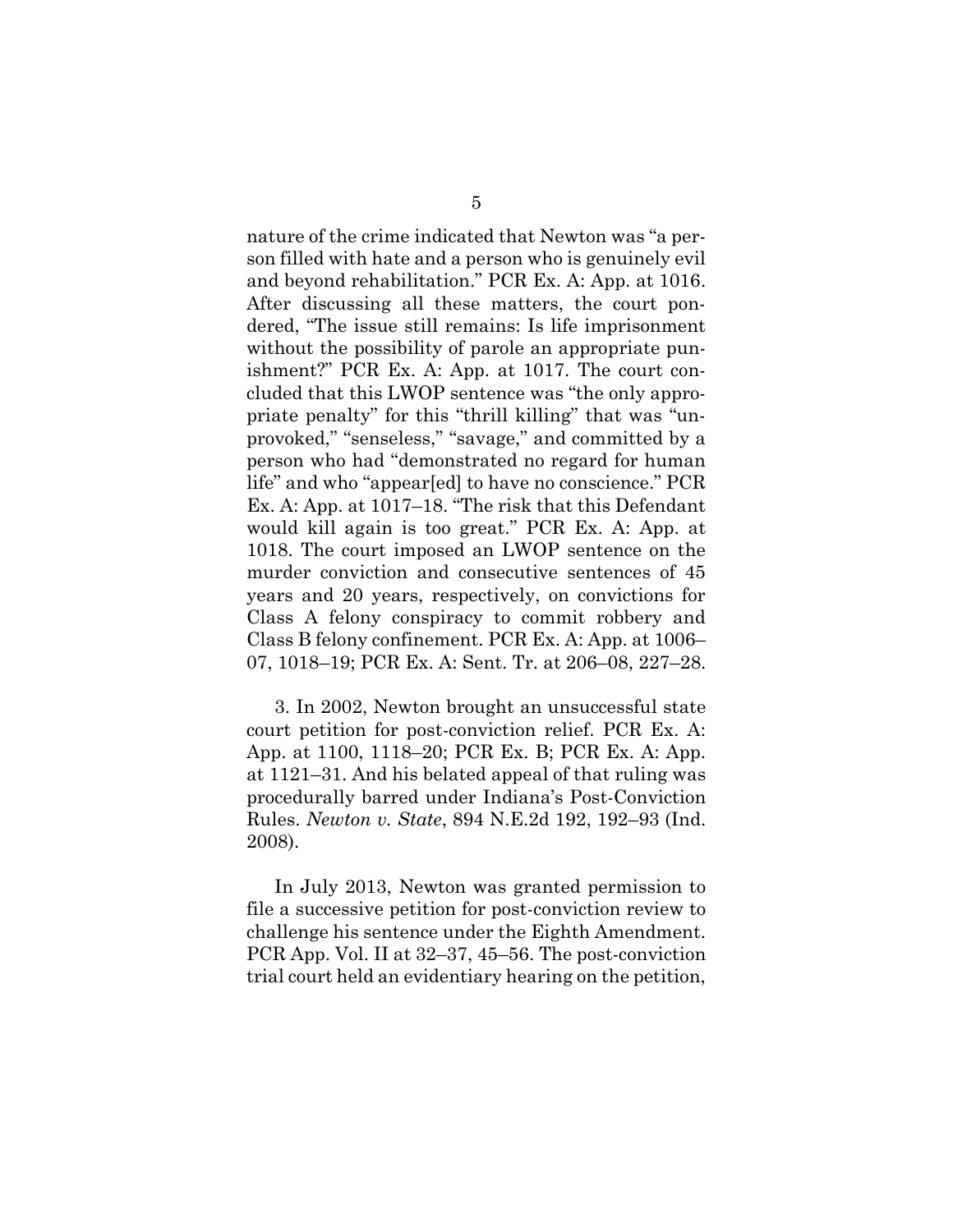then issued detailed findings of fact and conclusions of law denying relief. PCR Tr. at 2–94; PCR App. Vol. III at 92–145.

<span id="page-12-2"></span><span id="page-12-1"></span><span id="page-12-0"></span>The Indiana Court of Appeals affirmed, holding that Newton had waived the right to challenge his LWOP sentence by entering into a plea agreement specifying that he would receive such a sentence. *Newton v. State*, 83 N.E.3d 726, 732–34 (Ind. Ct. App. 2017). The Court of Appeals also rejected Newton's argument that his LWOP sentence violated *Miller v. Alabama*, 567 U.S. 460 (2012) and *Montgomery v. Louisiana*, 136 S. Ct. 718 (2016). It held that *Miller* was not applicable in the "narrow circumstance" where a juvenile defendant agrees to receive an LWOP sentence as part of a plea agreement. 83 N.E.3d at 734– 40.

In an "abundance of caution," the Indiana Court of Appeals also held that the sentencing court imposed the LWOP sentence in accord with *Miller*, observing that the sentencing court accepted the LWOP sentence only after explicitly finding that Newton was not susceptible to rehabilitation. *Id.* at 740–45. The sentencing court's determination "ensured" that Newton did "not fit within the 'vast majority of juvenile offenders' for whom a sentence of LWOP is disproportionate" and thus his sentence was "not unconstitutional under the Eighth Amendment." *Id.* at 745. The Indiana Supreme Court denied Newton's request for discretionary review.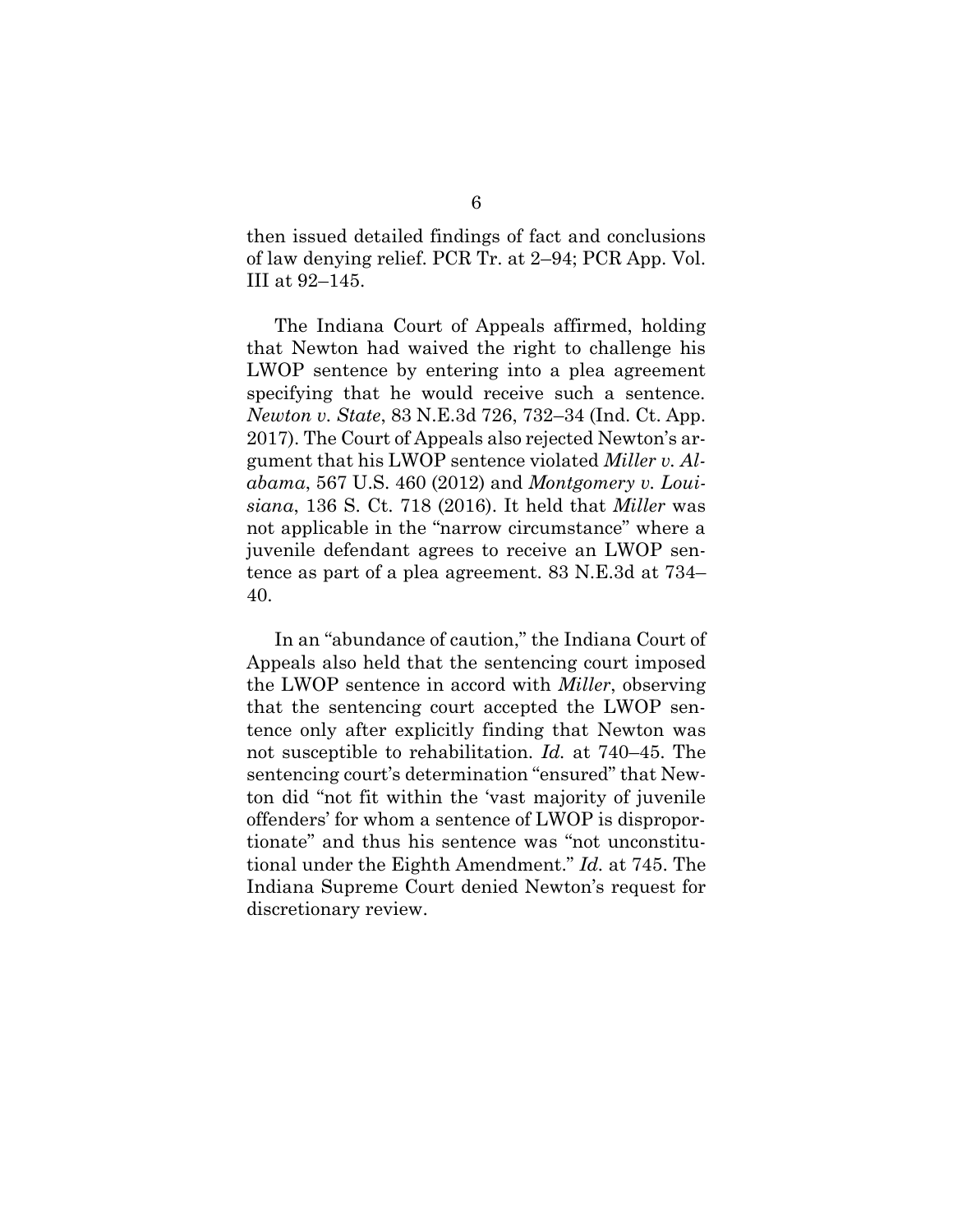#### **REASONS TO DENY THE PETITION**

## **I. Newton Waived His Right to Challenge His LWOP Sentence by Agreeing to It**

<span id="page-13-0"></span>Newton's petition simply ignores the key fact that fatally undermines his case: The LWOP sentence he now challenges was imposed pursuant to a plea agreement *he voluntarily entered*. Under Indiana law, this means he has waived his right to challenge the sentence. *See, e.g.*, *Jones v. Virginia*, 136 S. Ct. 1358 (2016) (Thomas, J., concurring) (reminding the lower court that when reconsidering the case in light of *Montgomery* it should consider, among other things, whether the juvenile "forfeited or waived any entitlement to relief (by, for example, entering into a plea agreement waiving any entitlement to relief)"). In light of this obstacle, even if the Court were inclined to address the questions Newton raises, his case is an inappropriate vehicle to do so: Newton's plea agreement would at least severely complicate the inquiry, and it could bar Newton's challenge entirely.

Newton's petition focuses on the distinction between mandatory and discretionary juvenile LWOP sentences, and it argues that the Court should take this case to announce that even discretionary juvenile LWOP sentences can still run afoul of the Eighth Amendment. But Newton's case involves neither a mandatory LWOP sentence nor a discretionary one. Rather, Newton's sentence was the product of a negotiated agreement into which he voluntarily entered and for which he received an important benefit: the State's agreement to dismiss its request for the death

7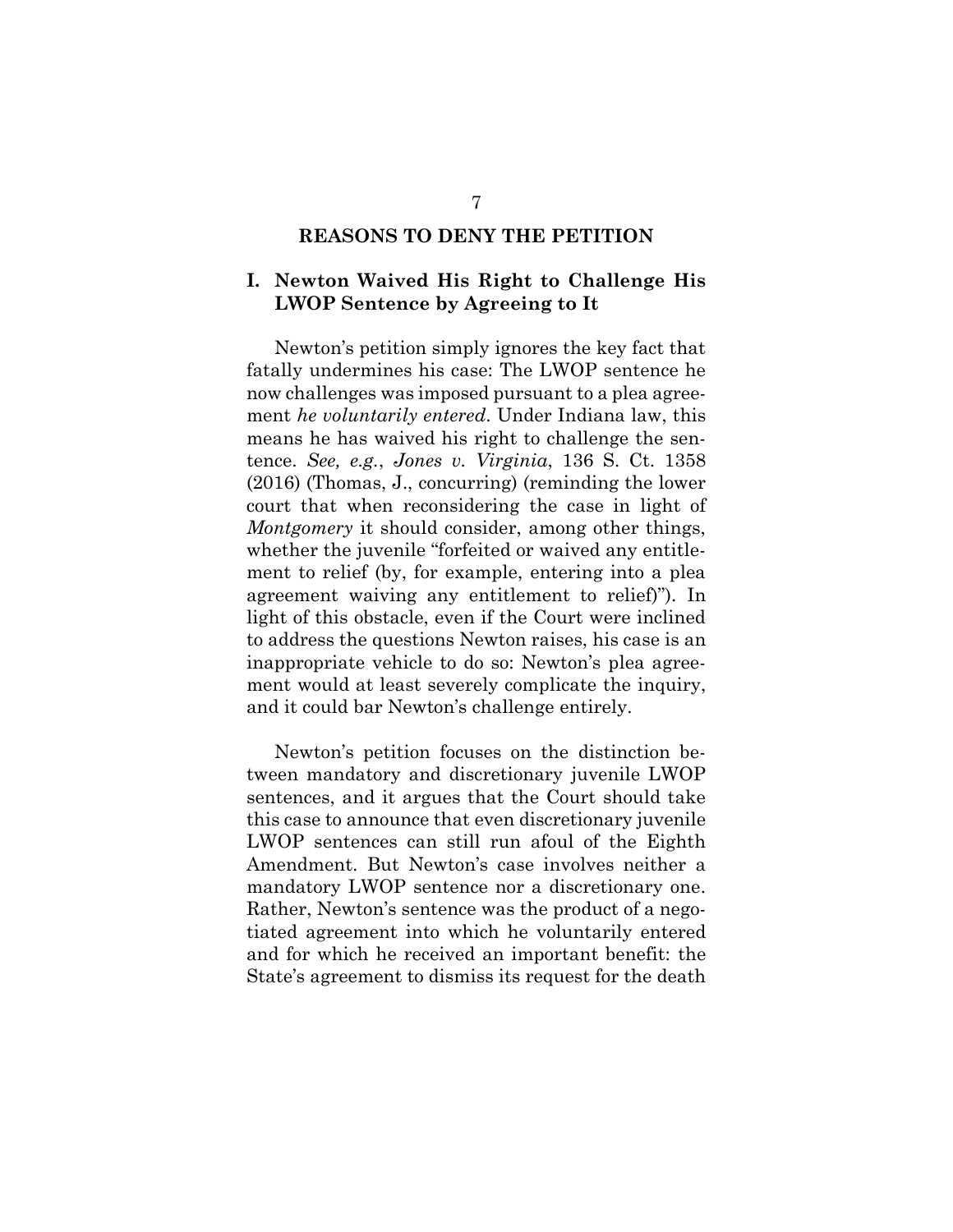penalty, a sentence that was permissible under the law at the time.

As a result of his plea agreement, Newton has waived his right to challenge his sentence. *See Newton v. State*, 83 N.E.3d 726, 732–34 (Ind. Ct. App. 2017). Under Indiana law, a defendant who enters a fixed-sentence plea agreement in which he receives a benefit in exchange for his receipt of a specific sentence waives the right to challenge the validity of that sentence. *See, e.g., Sholes v. State*, 878 N.E.2d 1232, 1235 (Ind. 2008) (applying this principle to an LWOP sentence); *Stites v. State*, 829 N.E.2d 527, 529 (Ind. 2005) (applying this principle to a sentence that was illegal at the time of the plea).

<span id="page-14-2"></span><span id="page-14-1"></span>Newton has identified no legal basis preventing this state waiver rule from being enforced in his case. And under the Court's precedents there is no federallaw reason to supplant this state-law rule here. The Court has long held that it "will not take up a question of federal law presented in a case if the decision of the state court rests on a state law ground that is independent of the federal question and adequate to support the judgment." *Lee v. Kemna*, 534 U.S. 362, 375 (2002) (internal citation, quotation marks, and brackets omitted). The Court first developed this rule "in cases on direct review from state courts," and it "applies with equal force whether the state-law ground is substantive or procedural." *Id.*

<span id="page-14-0"></span>Because the Indiana waiver rule is "firmly established and regularly followed," *id.* at 376, it is clearly "adequate" to support the judgment against Newton.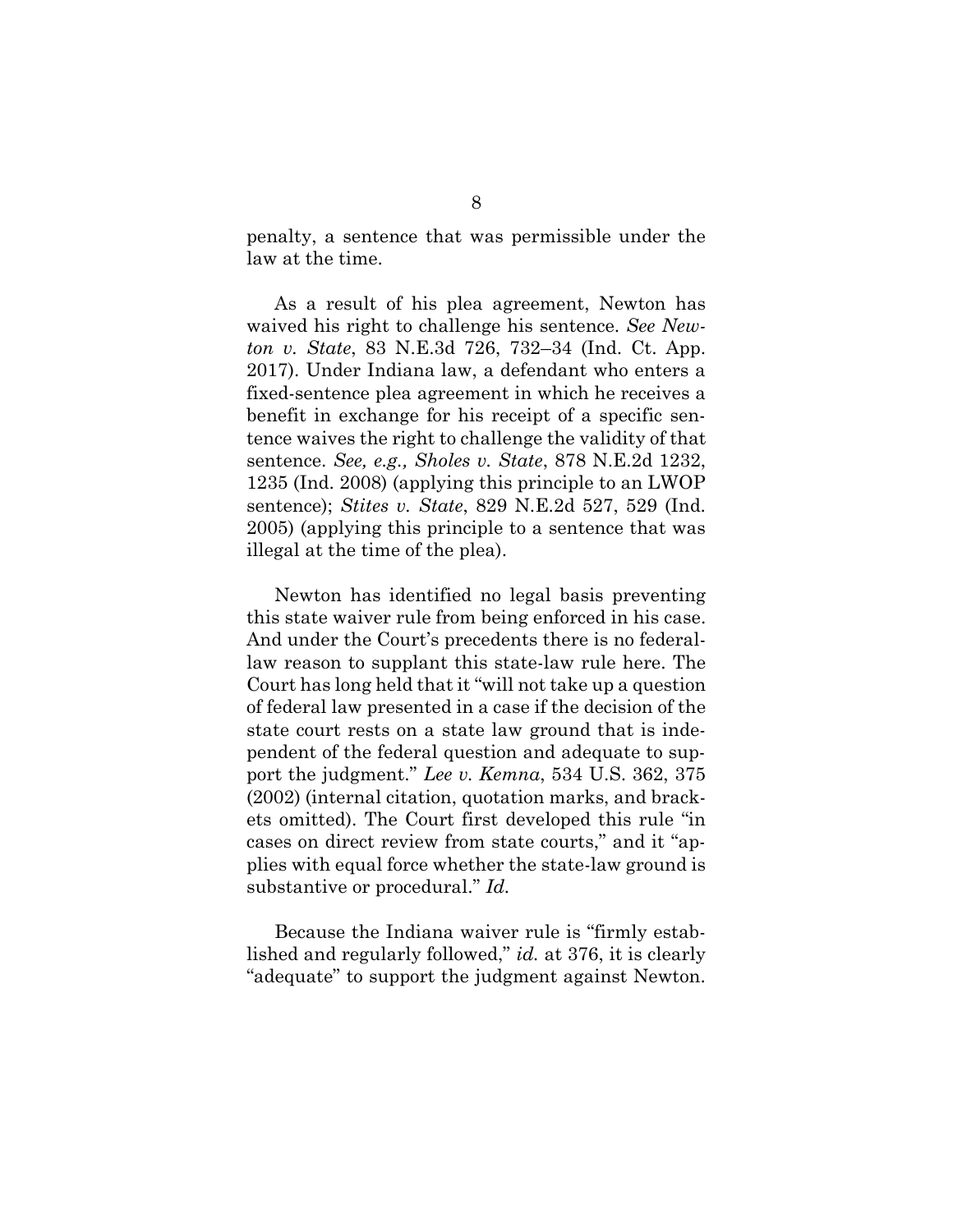And because, under *Miller* and *Montgomery*, the sentence to which Newton agreed is not one that the Constitution places beyond the State's power to impose, the waiver rule is independent as well: Notably, both *Miller* and *Montgomery* explicitly declined to hold that all juvenile LWOP sentences are *per se* unconstitutional. *See Montgomery v. Louisiana*, 136 S. Ct. 718, 734 (2016); *Miller v. Alabama*, 567 U.S. 460, 479–80, 483 (2012).

<span id="page-15-1"></span>Moreover, Indiana courts are not unique in assessing the benefit of a plea agreement under the law as it existed at the time of the agreement. *Fowler v. State*, 977 N.E.2d 464, 467 (Ind. Ct. App. 2012), *aff'd on reh'g*, 981 N.E.2d 623 (Ind. Ct. App. 2013), *trans. denied*. Indeed, this Court has itself expressly held as much: "[A] voluntary plea of guilty intelligently made *in light of the then applicable law* does not become vulnerable because later judicial decisions indicate that the plea rested on a faulty premise," not even when that faulty premise is constitutional eligibility for a death sentence. *Brady v. United States*, 397 U.S. 742, 757 (1970) (emphasis added) (holding that a guilty plea entered to avoid a potential death sentence was not rendered invalid when this Court had subsequently held unconstitutional the statute that had rendered the defendant eligible for death).

<span id="page-15-2"></span><span id="page-15-0"></span>Indeed, in circumstances virtually identical to this case, in *Jones v. Commonwealth*, after this Court had remanded the case for reconsideration in light of *Montgomery,* the Virginia Supreme Court held that a plea agreement foreclosed a challenge to a juvenile LWOP sentence. *See* 795 S.E.2d 705, 713–15 (Va.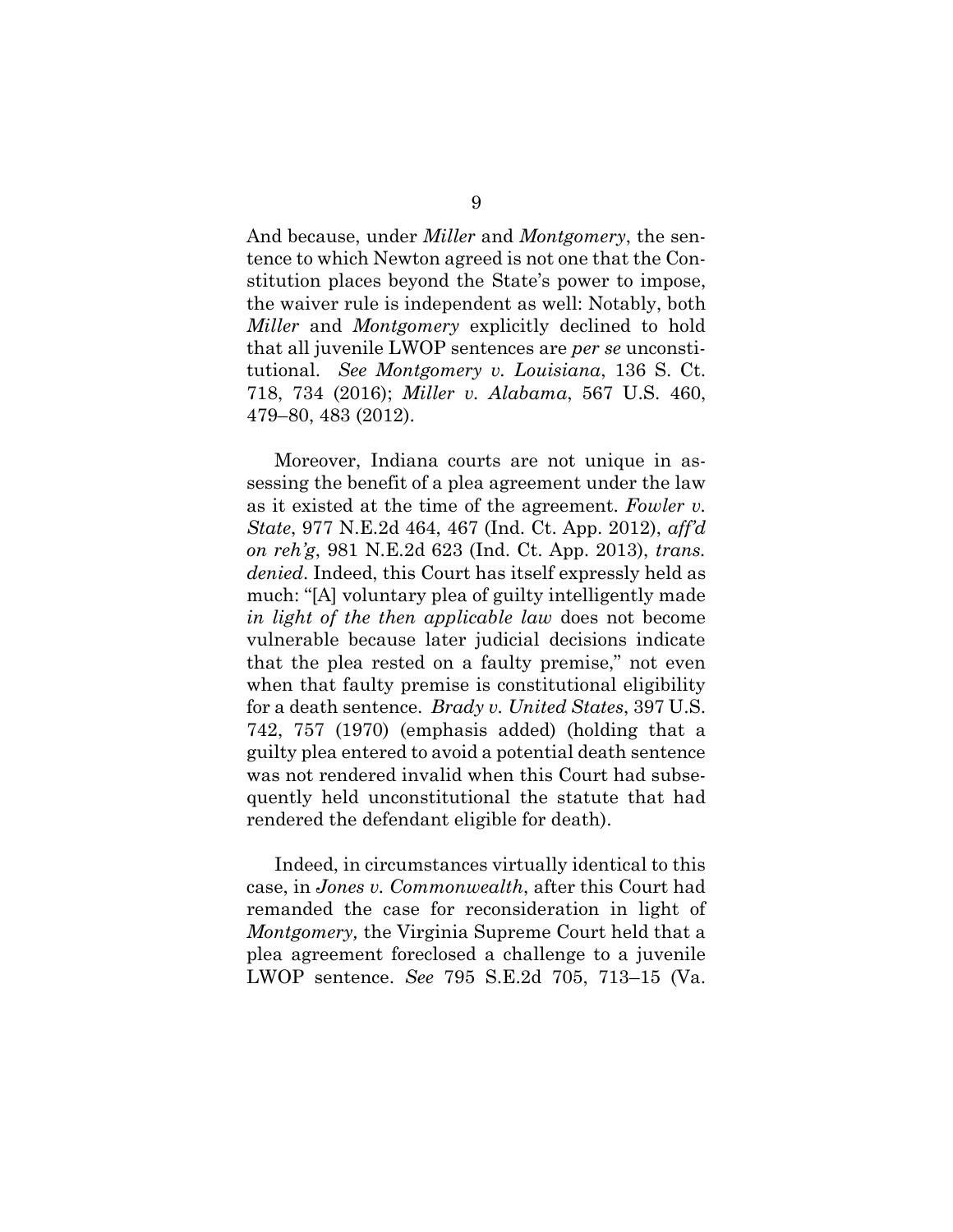<span id="page-16-0"></span>2017). The prisoner later filed a petition for a writ of certiorari, which this Court denied. *See Jones v. Virginia*, No. 16-1337, 138 S. Ct. 81, (Oct. 2, 2017).

Having voluntarily accepted the benefit of an LWOP sentence, Newton is now procedurally foreclosed from challenging the validity of that sentence. Nothing in *Miller* or *Montgomery* suggests that a juvenile represented by competent counsel cannot concede by means of a plea agreement that his crimes were not the result of transient immaturity and that he is a juvenile for whom LWOP is appropriate. Newton has failed to grapple with this difficulty, and there is no reason for the Court to do so.

## **II. Newton Vastly Overstates the Disagreement among Lower Courts over the Significance of Discretion for Juvenile LWOP Sentences**

Even beyond the waiver caused by Newton's plea agreement, there is no reason for the Court to address the principal question posed in his petition: whether a sentencing court's discretion to impose or not to impose a juvenile LWOP sentence is sufficient to satisfy the Eighth Amendment. Pet. i. Newton claims that the "states are split over" this question, *id.* at 7, but he greatly exaggerates the disagreement among the lower courts. *Montgomery* clarified the meaning of *Miller*, and Newton has failed to identify a single post-*Montgomery* decision holding that a discretionary juvenile LWOP sentence is *per se* constitutional. Moreover, going forward, the risk that any juvenile will receive an LWOP sentence without first being found in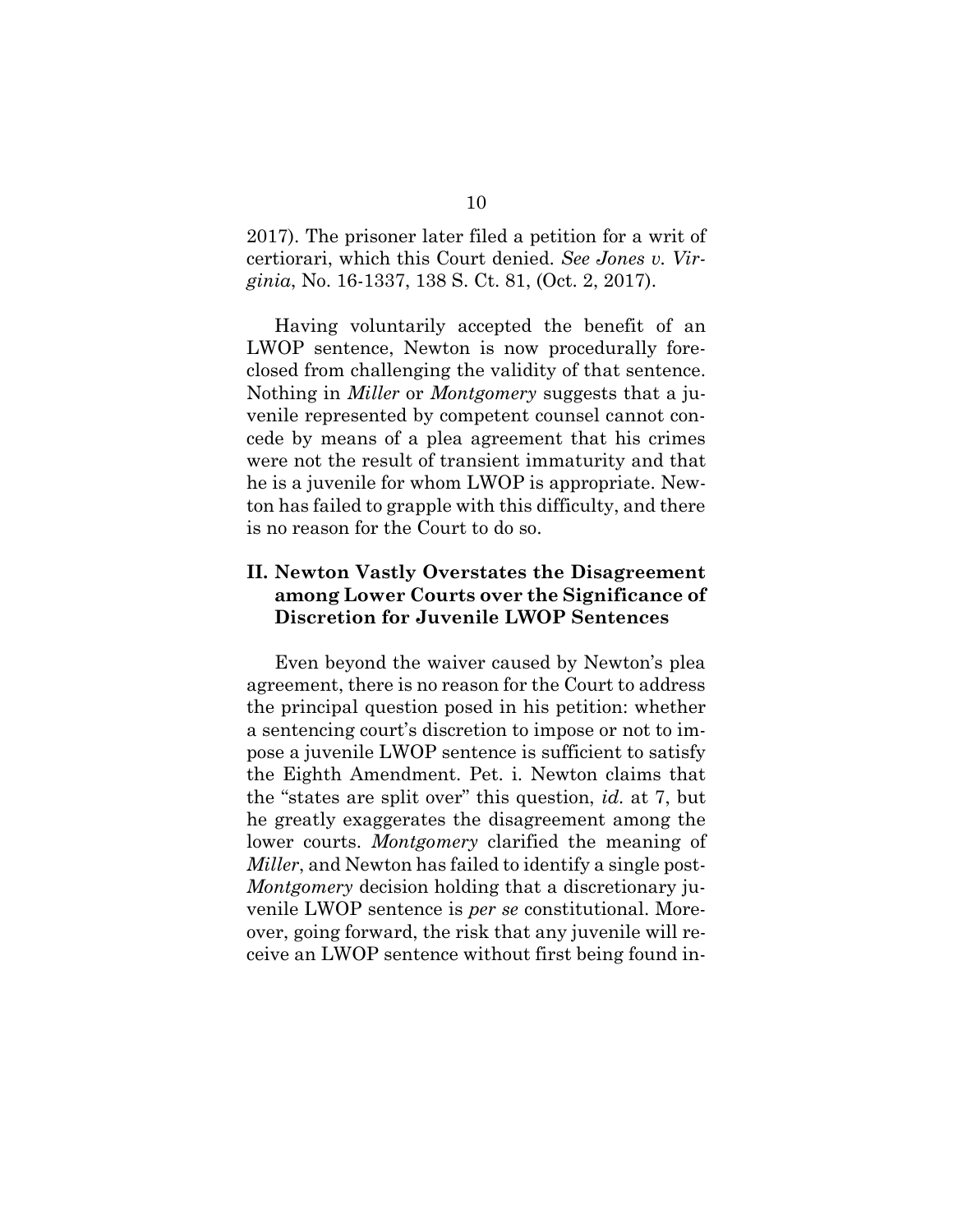<span id="page-17-6"></span>corrigible is remote. The issues on which Newton focuses are therefore hardly "important question[s] of federal law." U.S. Sup. Ct. R. 10.

<span id="page-17-5"></span><span id="page-17-3"></span><span id="page-17-2"></span><span id="page-17-1"></span><span id="page-17-0"></span>1. Half the cases Newton cites to establish the alleged lower-court conflict preceded the Court's 2016 decision in *Montgomery* and are therefore irrelevant for the purpose of identifying a *current* conflict among the lower courts. *See State v. Houston*, 353 P. 3d 55 (Utah 2015); *State v. Williams*, 862 N.W. 2d 701 (Minn. 2015); *Castillo v. McDaniel*, No. 62188, 2015 WL 667917 (Nev. Feb. 12, 2015); *State v. Redman*, No. 13–0225, 2014 WL 1272553 (W. Va. 2014); *Conley v. State*, 972 N.E.2d 864, 879 (Ind. 2012). *Montgomery*  explained that an LWOP sentence "violates the Eighth Amendment for a child whose crime reflects 'unfortunate yet transient immaturity.'" *Montgomery v. Louisiana*, 136 S. Ct. 718, 734 (2016) (quoting *Miller v. Alabama*, 567 U.S. 460, 479 (2012)). It said that a discretionary sentencing procedure is the necessary mechanism for a prisoner to "show that he belongs to the protected class," not the controlling factor itself. There is no reason to think courts in these jurisdictions will contravene *Montgomery* when next reviewing a juvenile LWOP sentence.

<span id="page-17-4"></span>Several of the remaining cases that Newton cites do not involve juvenile LWOP sentences at all. For example, Newton cites *State v. Roy*, No. 0503015173, 2017 Del. Super. LEXIS 124 (Del. Mar. 13, 2017), *affirmed by* 2018 Del. LEXIS 56 (Del. Feb. 6, 2018), but that decision is an unpublished trial court order dismissing a third post-conviction petition as procedurally barred because *Miller* is inapplicable to a 35-year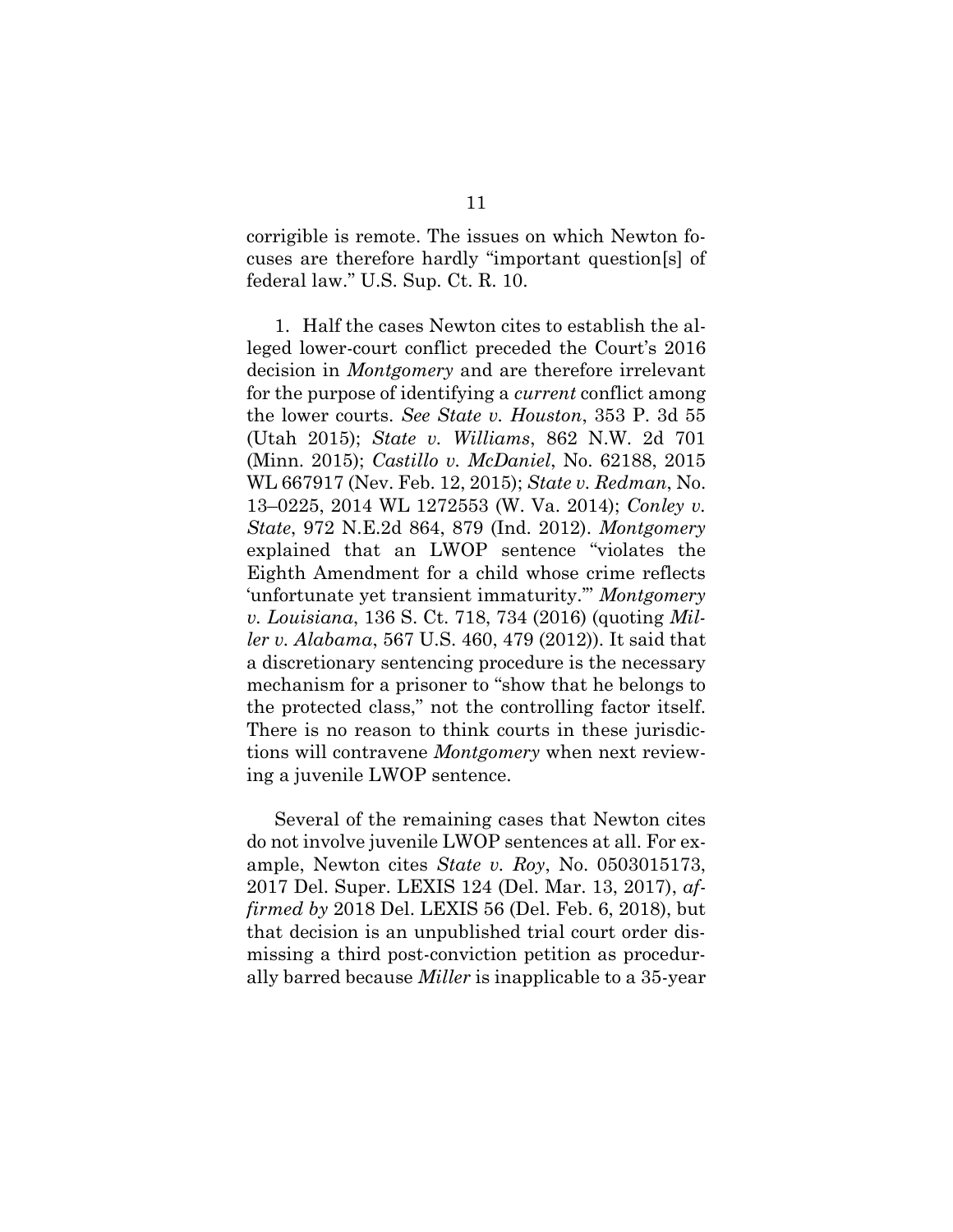<span id="page-18-0"></span>sentence with five years suspended. Newton also cites *Bell v. State*, 522 S.W.3d 788 (Ark. 2017), but that decision addressed only the denial of a motion to correct a facially illegal sentence; in that unique context, the decision relied on the non-mandatory nature of the sentence to find it was not facially illegal, a holding that is perfectly consistent with *Montgomery*. *See id.*  at 788–89 & n.1, *cert. denied*, 138 S. Ct. 1545 (2018).

<span id="page-18-3"></span><span id="page-18-2"></span>All but one of the other cases Newton cites are similarly inapposite. *See State v. Nathan*, 522 S.W.3d 881 (Mo. 2017) (rejecting claim that consecutive sentences on murder and other non-homicide offense convictions were the functional equivalent of a life without parole sentence and thus *per se* unconstitutional under *Miller*); *State v. Charles*, 892 N.W.2d 915 (S.D. 2017), *cert. denied*, 138 S. Ct. 407 (2017) (holding that a discretionary term-of-years sentence allowing for the possibility of parole at age 60 was not categorically unconstitutional under *Miller*).

<span id="page-18-1"></span>Only one of the cases Newton cites, *Jones v. Commonwealth*, 795 S.E.2d 705, 707–10 (Va. 2017), squarely involved a post-*Montgomery* challenge to a juvenile LWOP sentence. But that decision did not announce a categorical rule that all discretionary juvenile LWOP sentences are *ipso facto* constitutional: It held only that because the sentence challenged in that case, like Newton's sentence, was imposed pursuant to a voluntary plea agreement, the defendant was "never denied [his] constitutionally required opportunity" to present evidence of his constitutional ineligibility for a juvenile LWOP sentence. *Id.* at 714.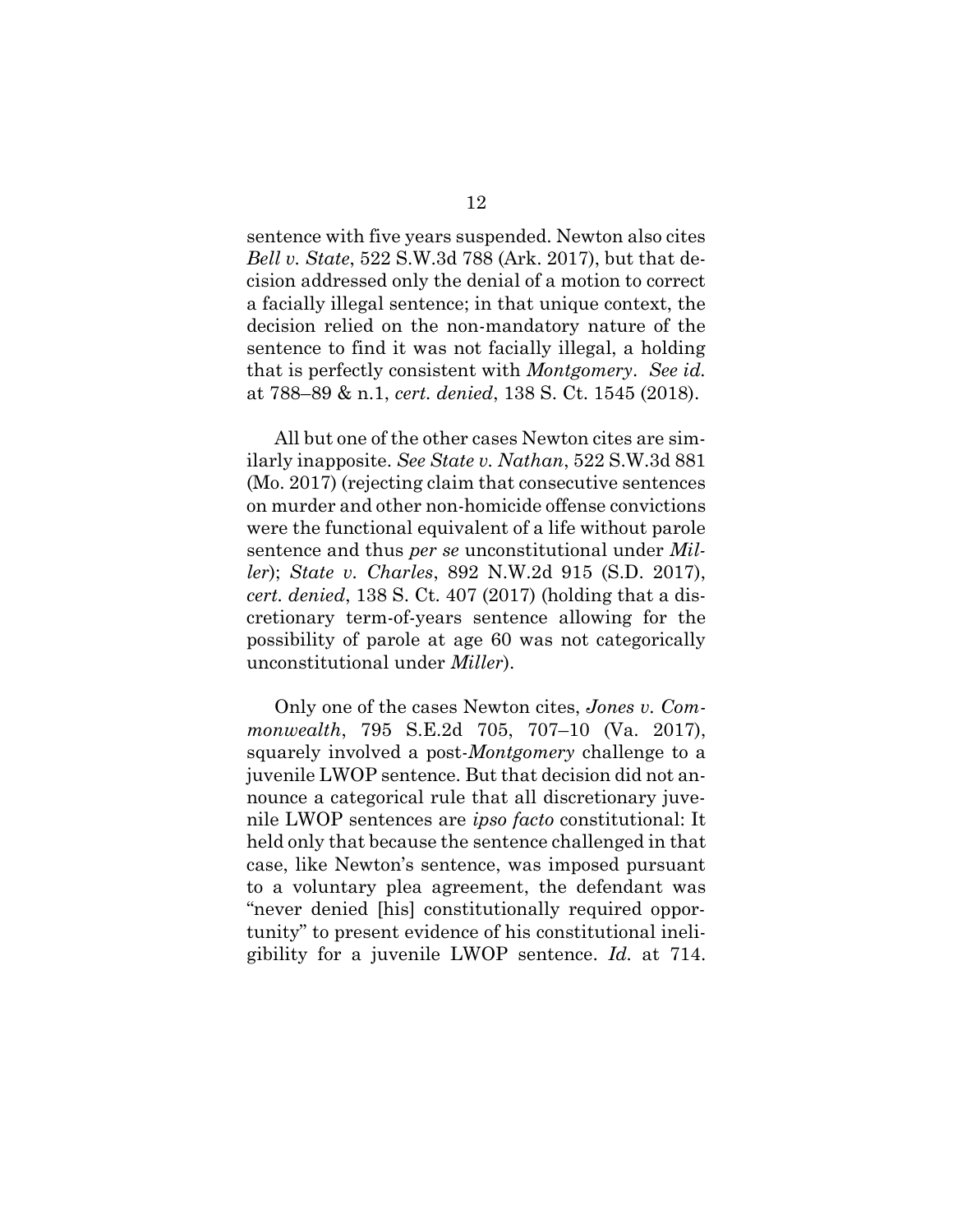Thus, outside the context of a plea agreement, Petitioner has not identified a single post-*Montgomery* decision holding that all discretionary juvenile LWOP sentences are constitutional.

The Indiana Court of Appeals expressly limited its holding regarding *Miller*'s applicability to the "narrow circumstances" where the juvenile defendant "agrees to serve LWOP pursuant to a plea agreement." *Newton v. State*, 83 N.E.3d 726, 739 (Ind. Ct. App. 2017). Newton has not come close to identifying any split of authority within this plea agreement context.

2. Moreover, even if there were some minor disagreement among the lower courts, Newton's case would still not warrant the exercise of the Court's certiorari jurisdiction. The "narrow circumstances" of Newton's case—wherein a juvenile defendant enters a plea agreement calling for an LWOP sentence—are exceedingly unlikely to arise again. Following the Court's decision in *Roper v. Simmons*, 543 U.S. 551 (2005), that juvenile death sentences are unconstitutional, juveniles no longer have anything to gain by agreeing to an LWOP sentence.

<span id="page-19-0"></span>In Indiana, the Indiana Court of Appeals' decision has few consequences beyond Newton's case: Only three other juvenile offenders are serving LWOP sentences in Indiana, and only one of them agreed to that sentence in a plea agreement. Prior to *Montgomery*, the Indiana Supreme Court affirmed the juvenile LWOP sentence of one of these offenders—a nearlyeighteen-year-old juvenile who brutally murdered his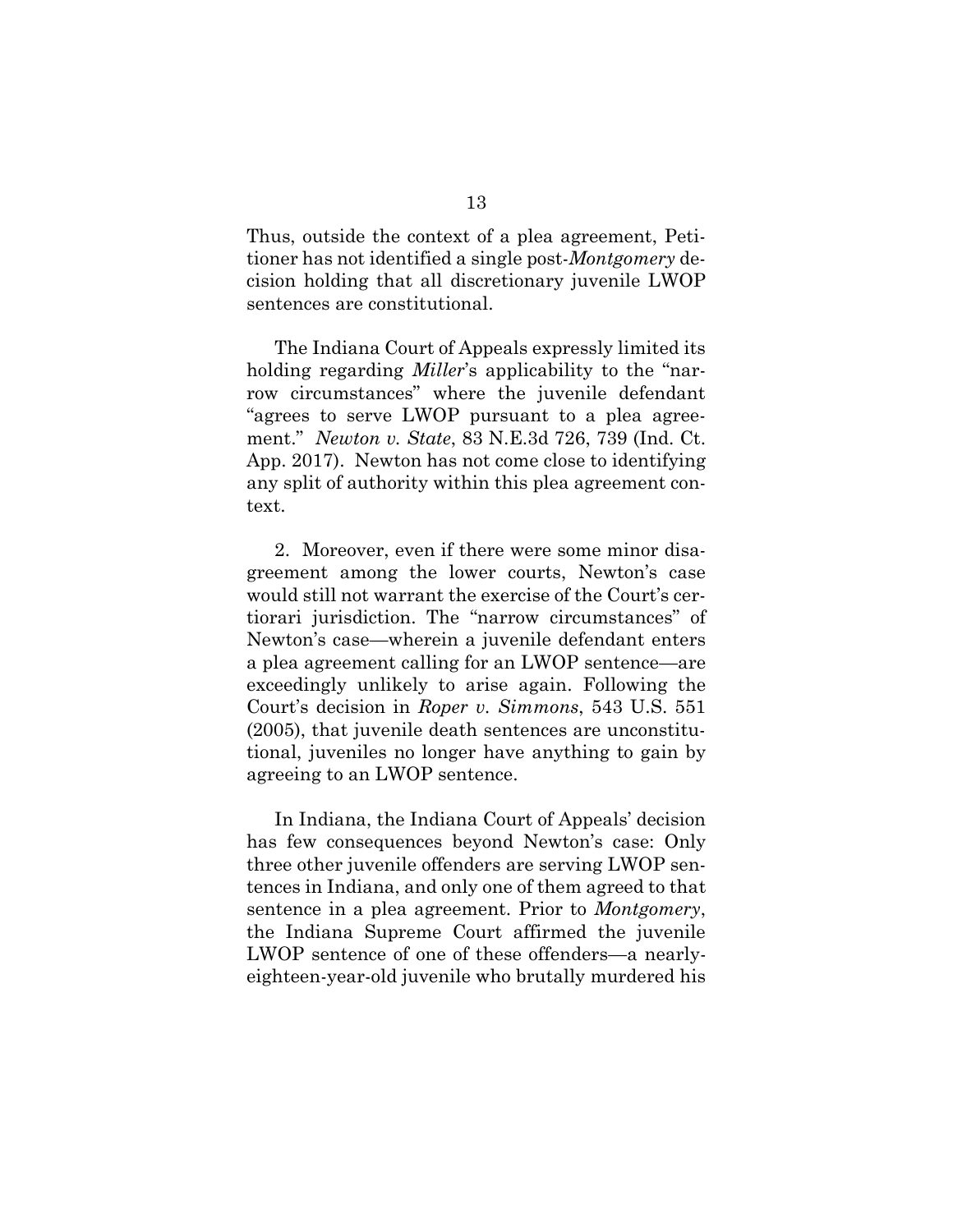ten-year old brother and discarded the body in a nearby woods—because it was imposed pursuant to a discretionary scheme that allowed for individualized consideration of the juvenile's youth and circumstances, an understanding of *Miller* shared by many courts at the time. *Conley v. State*, 972 N.E.2d 864, 875–79 (Ind. 2012).

<span id="page-20-3"></span><span id="page-20-1"></span>Only one juvenile has received an LWOP sentence in Indiana since *Montgomery* was decided, and in that case the Indiana Supreme Court avoided the Eighth Amendment issue by using its independent authority to reduce the sentence to a term of years, relying heavily on *Miller* to explain its reasons for doing so. *See Taylor v. State*, 86 N.E.3d 157, 164–67 & n.1 (Ind. 2017), *cert pending*, No. 18-81. After *Conley*, the Indiana Supreme Court has also relied on *Miller* when exercising its state constitutional power to reduce discretionary term-of-years sentences imposed upon juveniles. *Brown v. State*, 10 N.E.3d 1, 6–8 (Ind. 2014); *Fuller v. State*, 9 N.E.3d 653, 657–59 (Ind. 2014). The Indiana Supreme Court cannot, therefore, be said to have adopted a final position rejecting the applicability of *Miller* to discretionary sentencing schemes such as Indiana's, nor has it demonstrated any disagreement with the ethos of *Miller*.

<span id="page-20-2"></span><span id="page-20-0"></span>The Indiana Supreme Court is thus rarely confronted with juvenile LWOP sentences, and it has not yet revisited the issue since *Montgomery*. Given the infrequency with which the issue arises, as well as the absence of an Indiana Supreme Court decision applying this Court's most recent decision, there is no reason for this Court to hear Newton's case.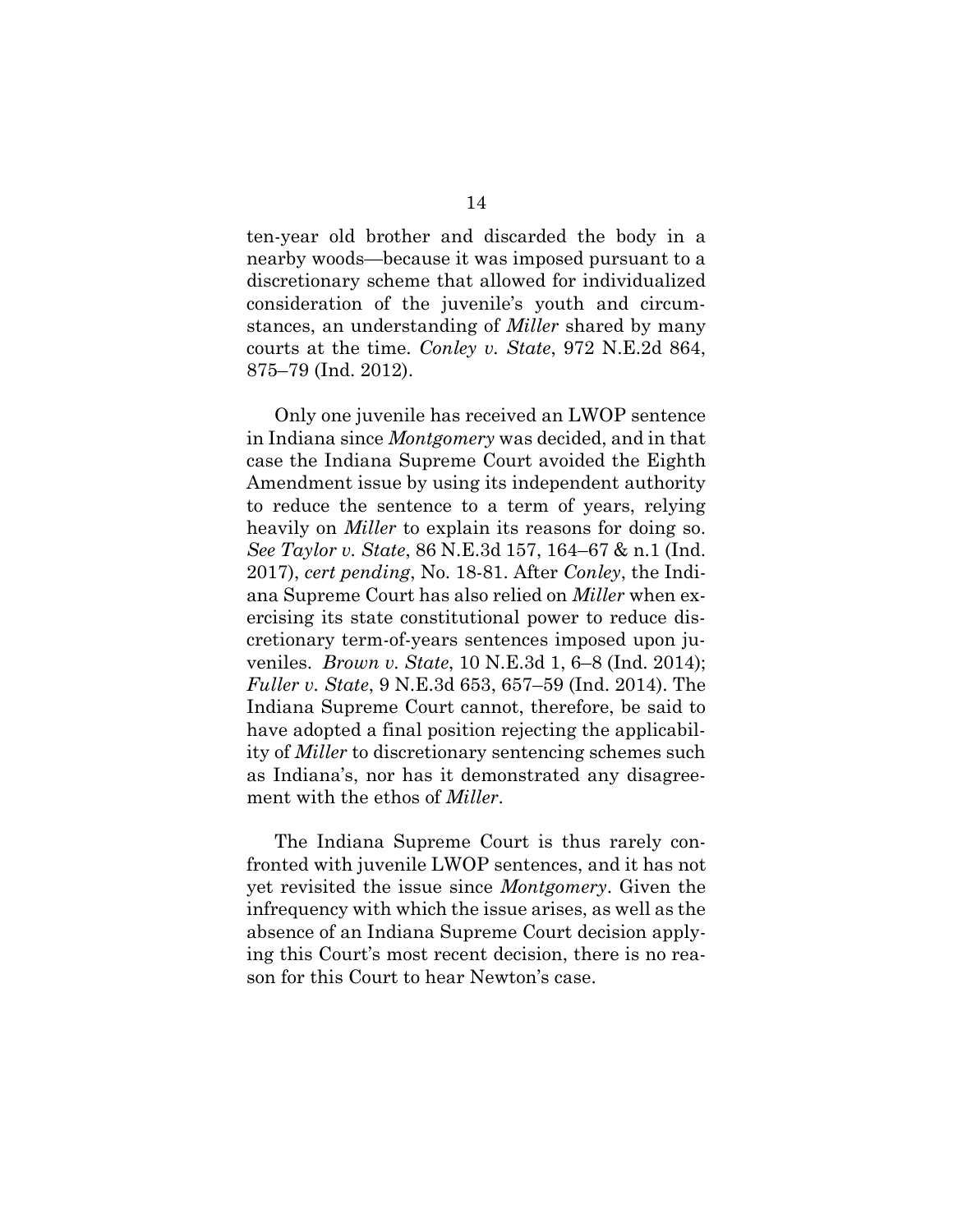<span id="page-21-0"></span>As for other States, a decision in Newton's case would affect only the small universe of offenders (1) who entered plea agreements for juvenile LWOP sentences, all of which would be prior to the 2005 *Roper* decision, and (2) who reside in states that have not provided any mechanism for juvenile offenders either to become parole-eligible or to obtain a new review of their life sentences—a mechanism many states have in fact adopted. *See, e.g.*, Ark. Code Ann. §§ 5-4-104, 5-10-102; Cal. Penal Code § 3051; Conn. Gen. Stat. § 54-125a(f); Fla. Stat. § 921.1402(2)(a); Mo. Rev. Stat. § 558.047; Neb. Rev. Stat. § 28-105.02; Wyo. Stat. Ann.  $§ 6-10-301(c)$ .

<span id="page-21-7"></span><span id="page-21-6"></span><span id="page-21-5"></span><span id="page-21-4"></span><span id="page-21-3"></span><span id="page-21-2"></span><span id="page-21-1"></span>A question affecting such a small number of individuals—and a question that the Indiana Supreme Court has not reconsidered in light of this Court's most recent statement on the subject—is simply not an "important question of federal law" that merits the Court's review. U.S. Sup. Ct. R. 10.

## <span id="page-21-8"></span>**III. Newton's Case Does Not Squarely Present the Questions Raised in His Petition**

Finally, even if the Court were inclined to address the questions presented in Newton's petition, his case is an ineffective vehicle for doing so. The decision of the Indiana Court of Appeals did not address these issues. And a decision in Newton's favor—that even discretionary juvenile LWOP sentences are subject to Eighth Amendment scrutiny—would fail to change the outcome of his case, for Newton's plea agreement would nevertheless bar relief. If these questions need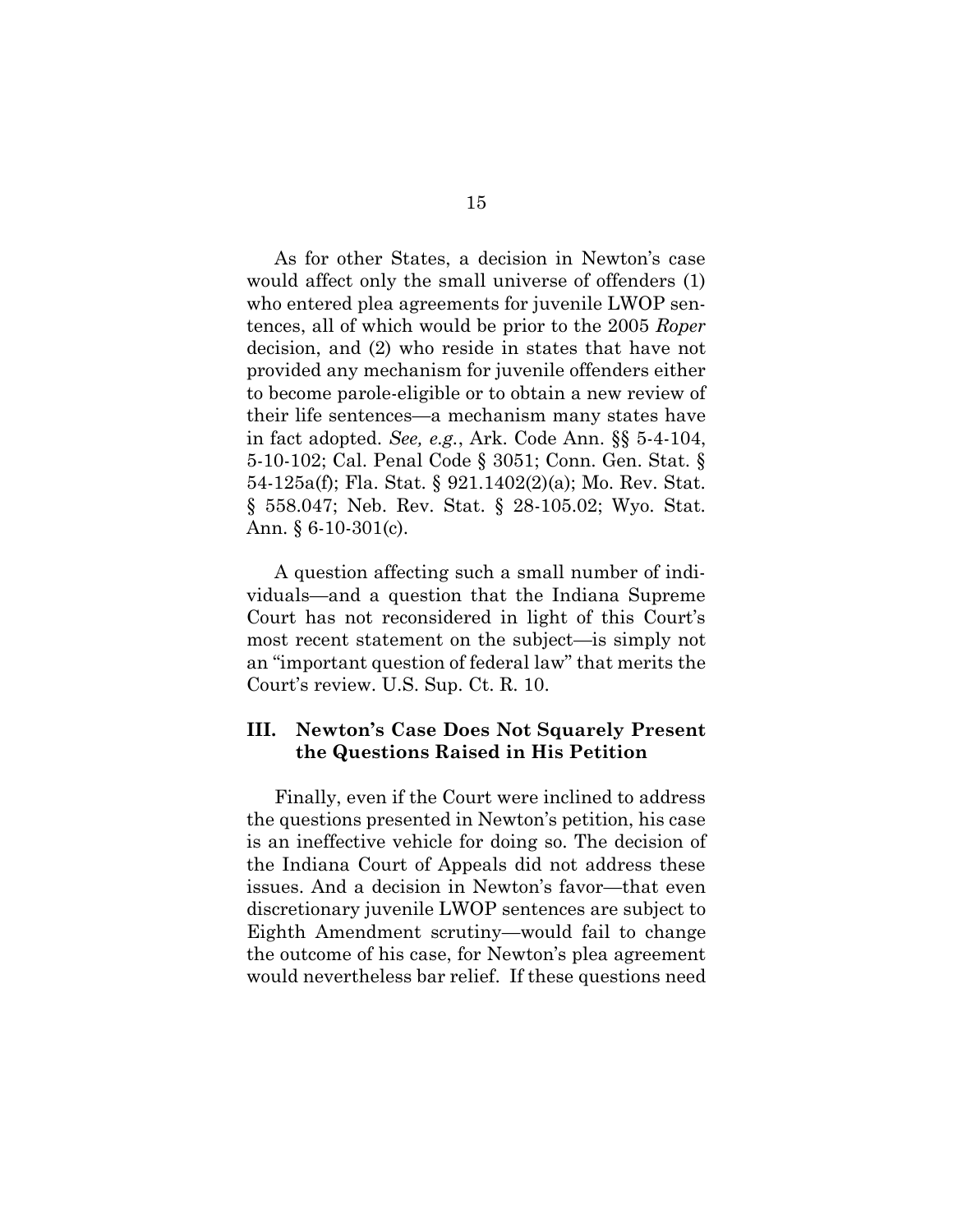to be resolved, they are better addressed where no plea agreement complicates the analysis.

1. The decision below does not purport to answer broad questions about the applicability of *Miller* to discretionary juvenile LWOP sentences in general. Instead, it discusses the distinction between mandatory and discretionary LWOP sentences in the narrow context of Newton's claim, made throughout the statecourt proceedings, that his sentence became mandatory once the sentencing court accepted the plea agreement and was therefore *per se* unconstitutional under *Miller*. *See Newton v. State*, 83 N.E.3d 726, 738–40 (Ind. Ct. App. 2017). The Indiana Court of Appeals held only that a sentence imposed pursuant to a plea agreement is not a "mandatory" sentence categorically prohibited by *Miller*. *Id.* at 739–40. In doing so, the court did not draw any general distinction between mandatory and discretionary sentences.

The Court of Appeals also did not rest its decision solely on the conclusion that Newton's LWOP sentence was not mandatory. In an "abundance of caution," the Court went on to review whether the sentencing court had made a sufficient analysis of the appropriateness of an LWOP sentence for this particular juvenile. *Newton*, 83 N.E.3d at 740–45. Thus, the sentence would remain valid even if the Court were to agree with Newton that discretionary juvenile LWOP sentences are not always constitutional.

2. The Indiana Court of Appeals not only declined to announce a categorical rule for discretionary juvenile LWOP sentences, but it also did not opine on the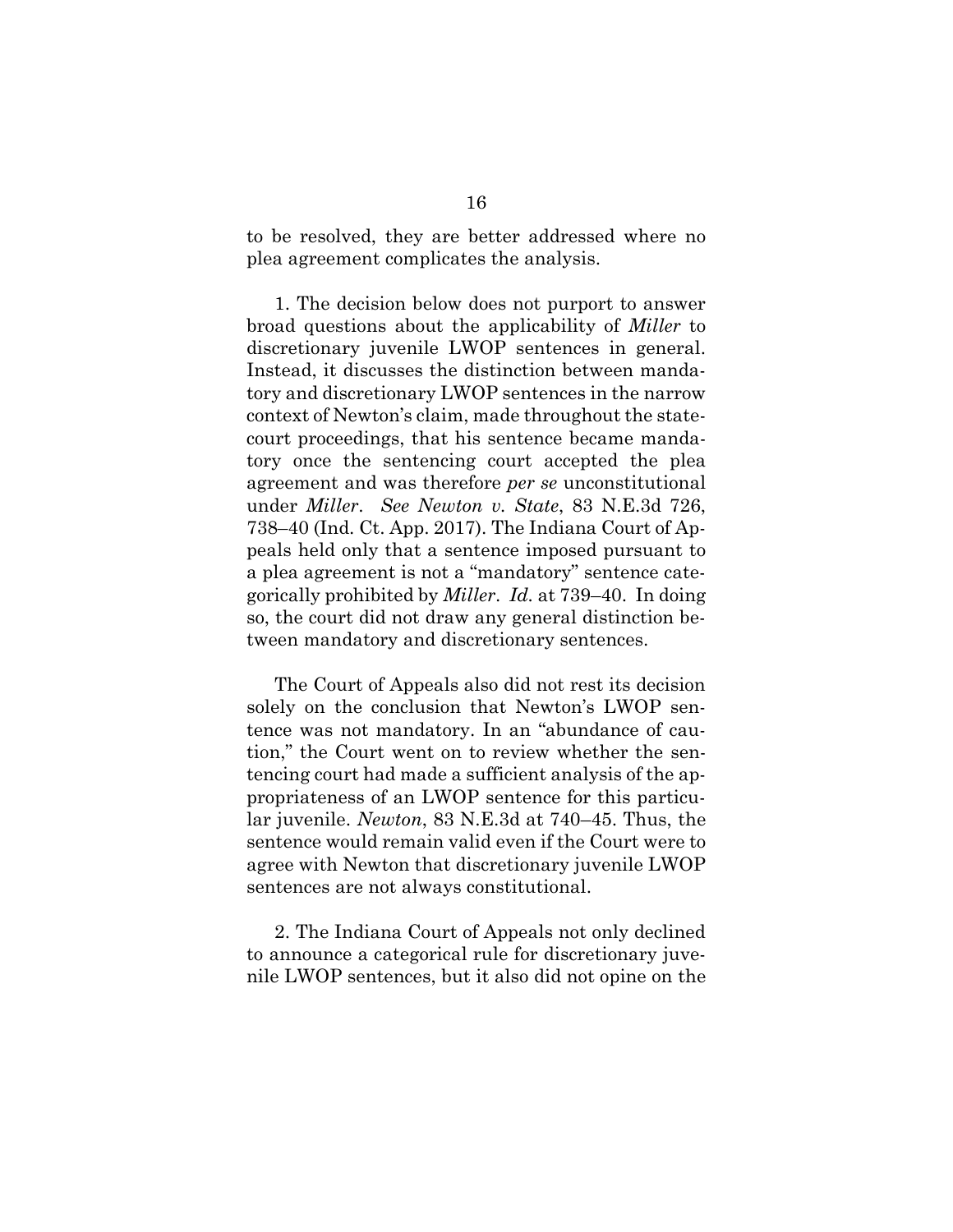second question presented in Newton's petition, whether the Eighth Amendment requires a dedicated evidentiary hearing to determine whether a juvenile is sufficiently incorrigible to justify an LWOP sentence. Pet. i. The absence of any discussion of this question below makes Newton's case an inappropriate vehicle for considering the question. *Cf. United States v. Bestfoods*, 524 U.S. 51, 72–73 (1998) (declining to entertain an issue on which the courts below did not focus).

<span id="page-23-0"></span>The Indiana Court of Appeals found it unnecessary to decide whether a sentencing court must always make an incorrigibility finding before imposing a juvenile LWOP sentence because the sentencing court "did in fact explicitly make those determinations here." *Newton*, 83 N.E.3d at 743. Newton's sentence was thus "safeguarded against any possibility it violated the Eighth Amendment." *Id.* Consequently, the petition to transfer Newton filed in the Indiana Supreme Court did not squarely present the incorrigibility issue or ask the Court to address it. Transfer Pet. 2, 5–18.

Indeed, even if the Court were to adopt Newton's position on the necessity of an incorrigibility finding, such a holding would not change the outcome of his case: The sentencing court below *did* make a finding of incorrigibility. For example, the sentencing court said that it "cannot conclude that rehabilitation is a strong possibility here in your case." PCR Ex. A: App. at 1015; PCR Ex. A: Sent. Tr. at 222. When considering the circumstances of the murder and Newton's role in it, the sentencing court concluded, "[i]t seems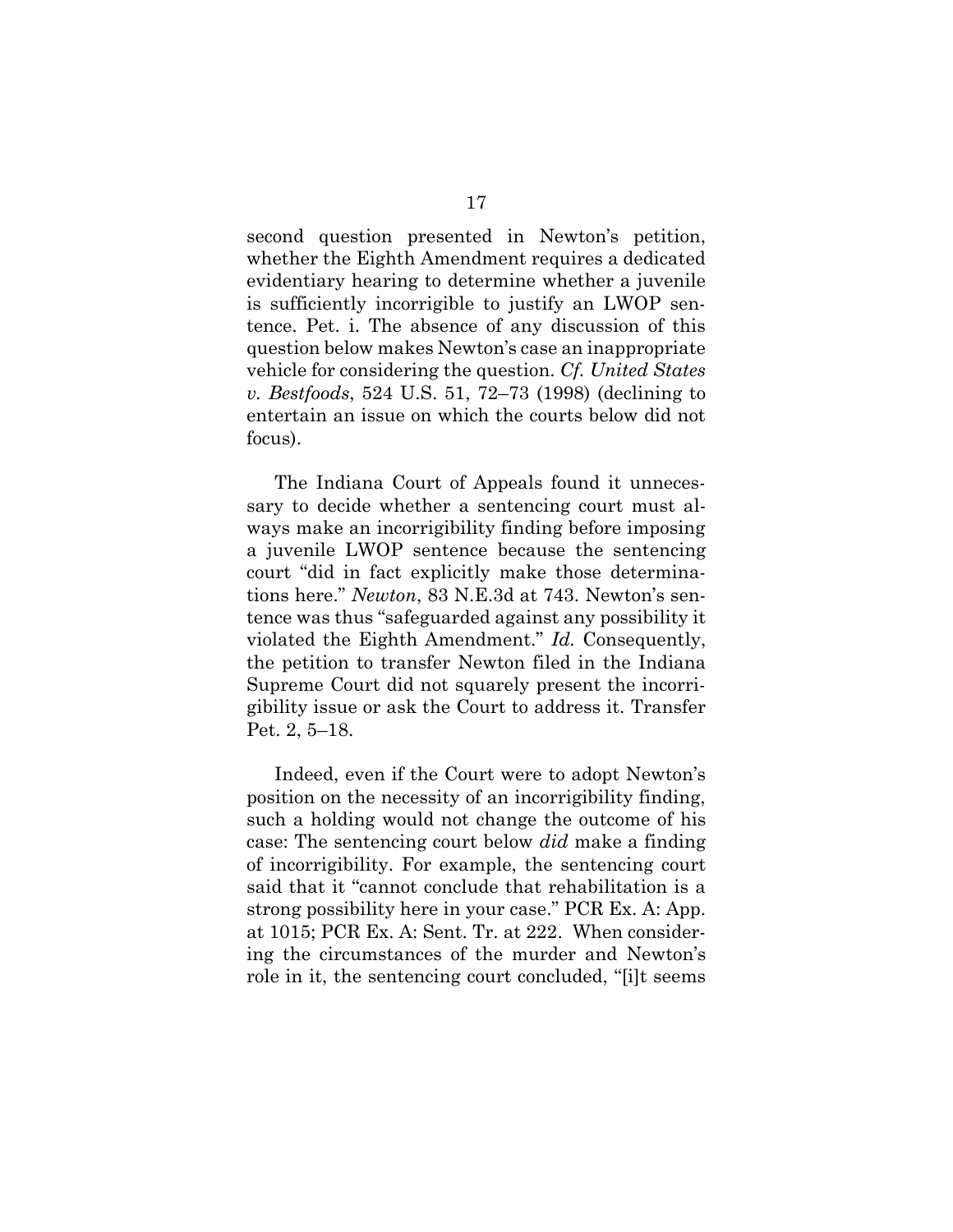to the Court it takes a person filled with hate, and a person who is genuinely evil, and in my opinion, Mr. Newton, beyond rehabilitation." PCR Ex. A: App. at 1016; PCR Ex. A: Sent. Tr. at 224–25. And when discussing the ultimate inquiry "as to whether or not life imprisonment without the possibility of parole [is] an appropriate punishment," it found that Newton had "demonstrated no regard for human life" and that "the risk that [Newton] would kill again is too great." PCR Ex. A: App. at 1017–18; PCR Ex. A: Sent. Tr. at 226– 27.

Because the sentencing court effectively found Newton incorrigible, any determination this Court might make regarding the necessity of such a finding would be merely declaratory. For that reason, Newton's petition is simply not the case to address this issue.

3. Finally, Newton asks the Court to declare that the Eighth Amendment requires courts to give juveniles an opportunity to show that they are ineligible for LWOP sentences. Whether or not the Court agrees with this proposition, there is no reason for the Court to make such an announcement here: Indiana courts *already* give juveniles an opportunity to present evidence regarding their suitability for an LWOP sentence. In fact, Newton himself received opportunities to do so both before and after *Miller* was decided.

Of course, by entering into a fixed-sentence plea agreement, Newton voluntarily waived the right to present such evidence to which he otherwise would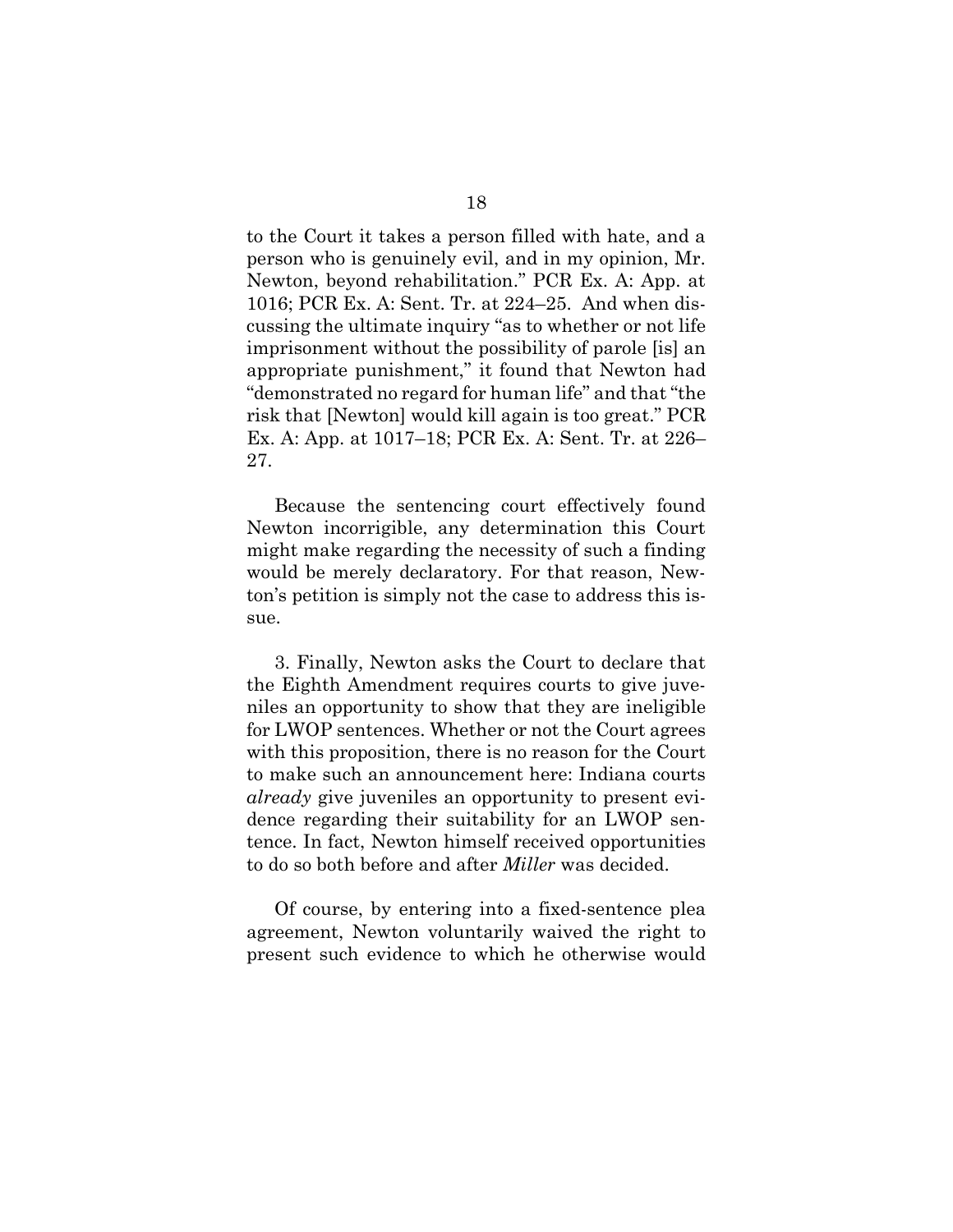have been entitled under Indiana law. Even still, before deciding whether to accept the plea agreement, the sentencing court held an evidentiary hearing at which it received extensive evidence from both parties regarding Newton's background and character, a primary purpose of which was to assess whether an LWOP sentence would be an appropriate.

This evidence included:

- The pre-sentence investigation report;
- Newton's 80-page mitigation timeline, which detailed every aspect of his life from birth to the murder, including extensive discussion of his troubled home life and the numerous rehabilitative services he previously received in the juvenile system;
- Newton's extensive juvenile record;
- Testimony from Newton's mother, which also addressed Newton's home life;
- The report from his neuropsychological examination;
- Reports from three competency/intellectual functioning examinations;
- Statements Newton gave to police following the murder;
- A letter Newton wrote while incarcerated;
- And evidence regarding the killing and Newton's role in it.

In other words, the trial court heard and considered all of the relevant evidence, including evidence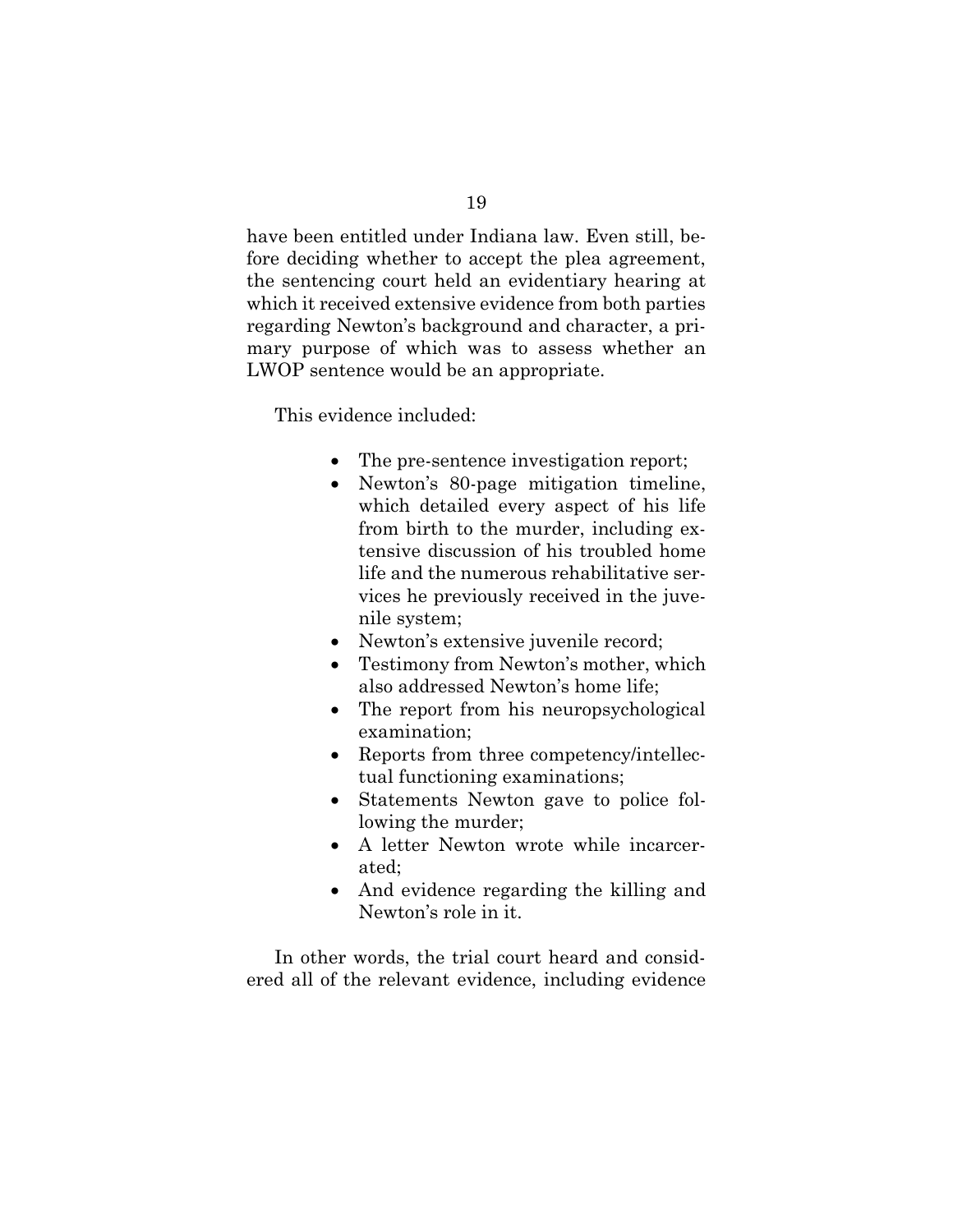pertaining to Newton's age and maturity, his family and home environment, the circumstances of the murder, and the rehabilitative efforts that already had been attempted. *See Miller v. Alabama*, 567 U.S. 460, 477–78 (2012); *see also Newton*, 83 N.E.3d at 743 ("Thus, in determining whether to accept the sentence of LWOP as punishment for Newton, the trial court underwent the very considerations the U.S. Supreme Court prescribed seventeen years later in *Miller* and twenty years later in *Montgomery*.").

<span id="page-26-1"></span><span id="page-26-0"></span>Not only did Newton receive an opportunity to demonstrate his ineligibility for a juvenile LWOP in the original sentencing court, but he also received a *second* opportunity with the state post-conviction hearing held in 2016, *after* this Court issued its decision in *Montgomery*. Indiana's post-conviction procedure may be used to raise claims that a "sentence was in violation of the Constitution of the United States." Ind. Post-Conviction Rule 1(1)(a). In the post-conviction hearings held to evaluate these claims, the court "may receive affidavits, depositions, oral testimony, or other evidence" in support of the claims. Ind. Post-Conviction Rule 1(5). Tellingly, Newton did not introduce any evidence at that hearing relevant to his background or circumstances that he claimed could have been but was not presented at the original sentencing hearing, opting instead to proffer evidence of his participation in a prison Shakespeare program (which the trial court properly excluded as irrelevant). *Newton*, 83 N.E.3d at 743-44 & n.12.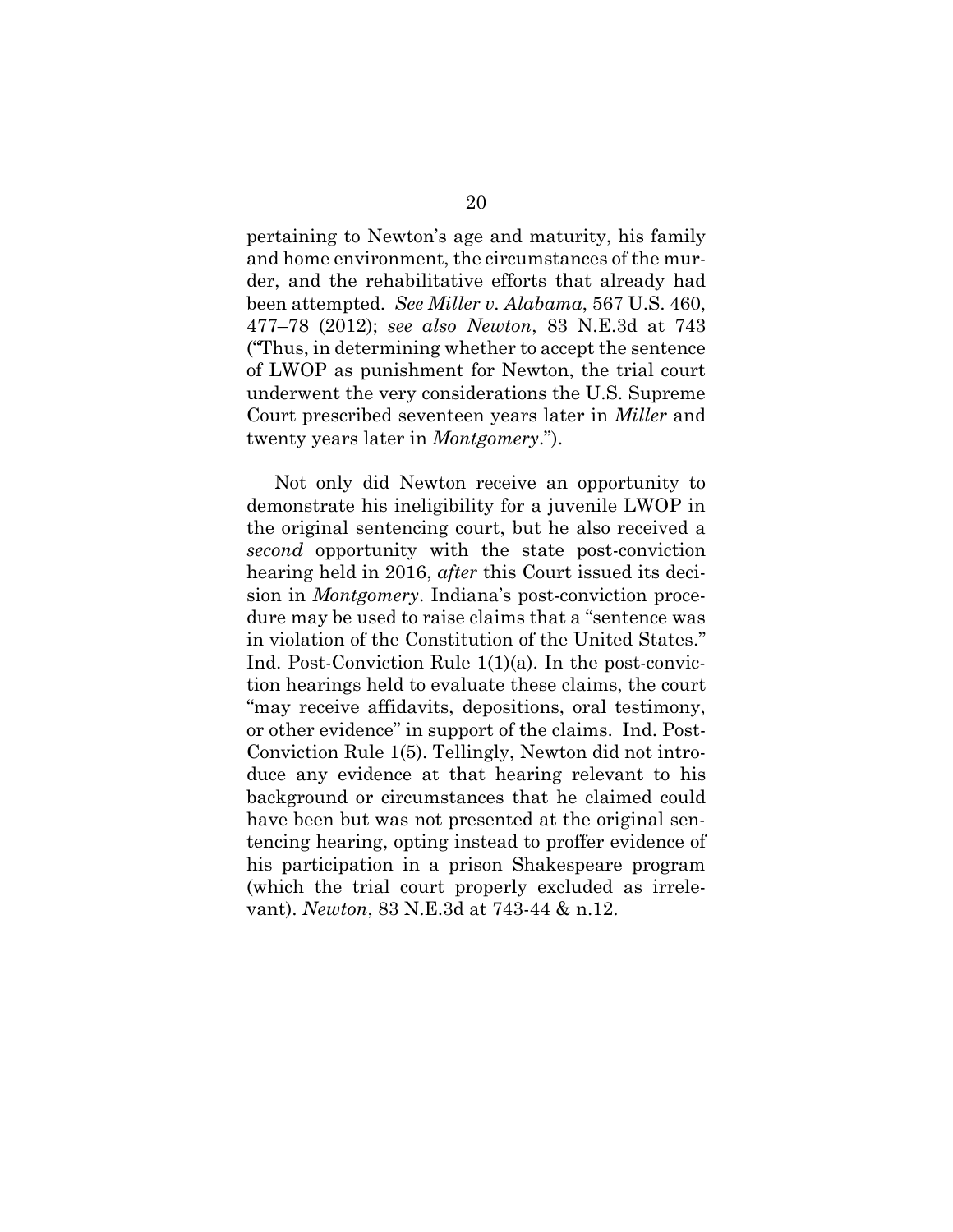Newton is therefore wrong to claim that "Indiana has denied juveniles serving [LWOP] sentences imposed before *Miller* an opportunity to present evidence that they are ineligible for their sentence." Pet. 17. Newton himself had not one, but two opportunities to present this evidence. Whether or not the Eighth Amendment requires such an opportunity, Newton's case does not effectively present the question.

\*\*\*

The questions Newton raises in his petition affect—at most—a very small number of juveniles given LWOP sentences prior to *Miller*. Even if the Court were inclined to address these questions, Newton's case is not an appropriate vehicle for doing so. By entering a plea agreement providing for an LWOP sentence, he has waived his right to challenge the sentence, which at least complicates—if not bars—the Court's consideration. In addition, the decision below did not directly address these questions, and the questions' resolution would not change the result of Newton's case.